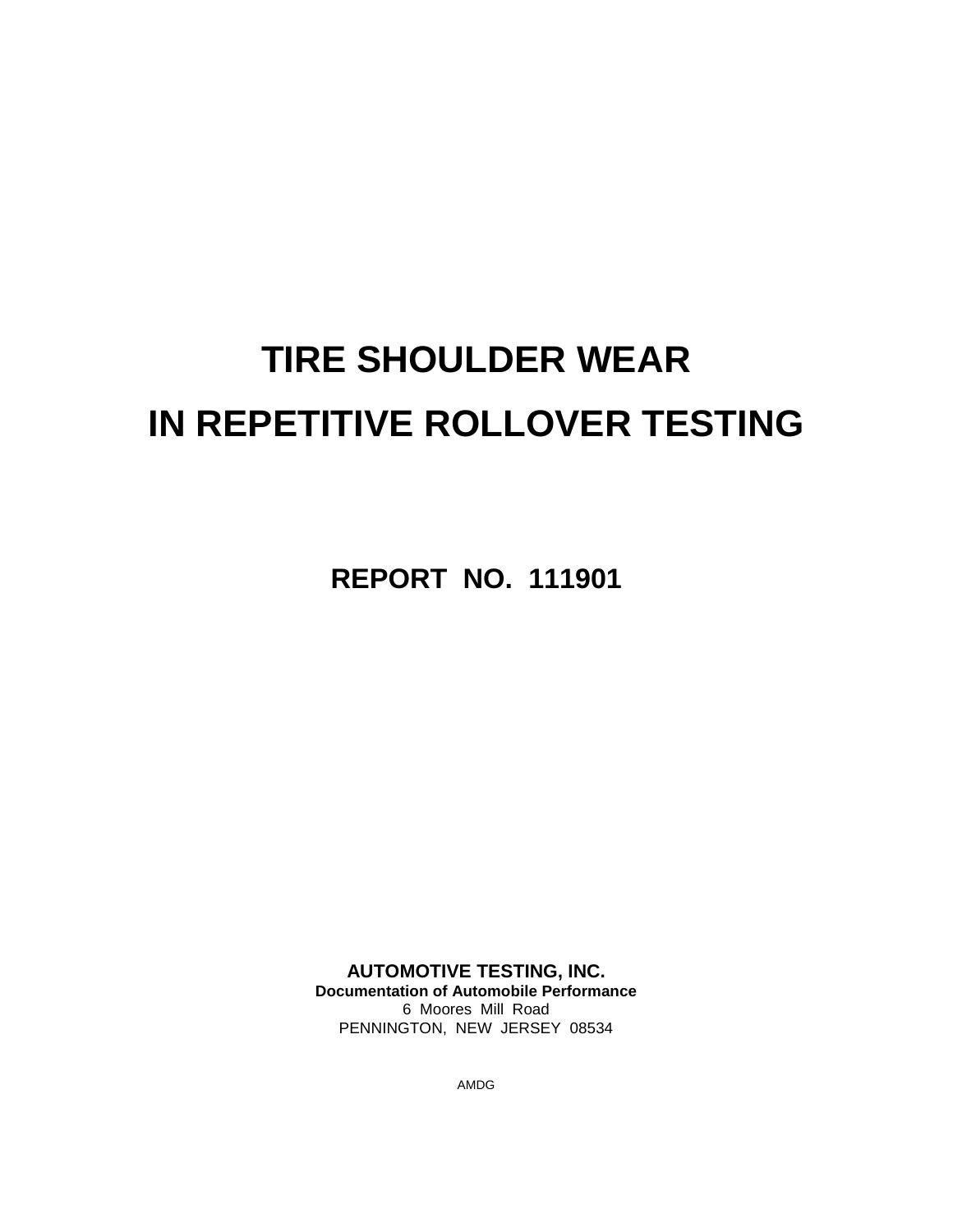#### **TIRE SHOULDER WEAR IN REPETITIVE ROLLOVER TESTING**

#### ABSTRACT

The effect of tire shoulder wear on a vehicle's lateral acceleration and on the most-loaded tire's lateral deformation in 19 identical severe maneuvers was found to be negligible, at least for the vehicle/tire ( 2001 Chevrolet Tracker with OEM Uniroyal Tiger Paw AWP tires) measured. The test maneuver was the "ATI Reversed-Steer",with 180 degrees left/180 degrees right at 50 mph, generating a sustained lateral acceleration of 0.83 g.

#### INTRODUCTION

The question of how tire shoulder wear affects vehicle performance in repetitive rollover tests was first noticed in 1971, in research performed by the University of Michigan for NHTSA. For some of the square-shouldered bias-ply tires current at that time,the maximum tire sideforce was found to increase drastically (as much as 40 percent) in sequential limit steer runs, until leveling off after 20-40 runs as the shoulders wore round. Some tires showed little or no increase after 20 runs (the Volkswagen 5.50-15 Conti), and some tires showed a small decrease (the Mercedes 7.35-14 Firestone and the Lotus 155HR13 Dunlop).

A conclusion of the Michigan research was that "It appears that adequate measurements of original equipment limit-cornering performance cannot be made for certain tire-vehicle systems by a testing method that utilizes repetitive runs as a means of searching for the limit, since the testing process acts to alter the original equipment condition".

At the present time almost all tires are radials, which do not seem to be severely affected by shoulder wear. Testing during the past three years in which repeated reversed-steer runs search for a tip-up threshold shows little effect of tire changes. It has become entirely practical to locate the threshold in a search protocol of 8-10 runs; then to perform "definitive" threshold measurements with unworn tires. Nevertheless, some critics have claimed that this process remains untenable because of tire wear. The study described herein is therefore designed to document the effects of tire shoulder wear on limit performance.

The study covers the behavior of one vehicle, the 2001 Chevrolet Tracker, with its OEM tire, the Uniroyal "Tiger Paw APW", GM TPC Specification 1031 MS, with cold inflation to the Placard-recommended 26 psi. (Figures 1 & 2).

#### ORGANIZATION OF THIS REPORT

This report is organized into two "paper" volumes, plus videotapes from vehicle interior and roadside cameras and CD's containing all raw and processed data. The vehicle interior video is the primary record, containing all raw data in 12-bit offset binary form, the "driver's view" and voice commentary. Volume 1 contains text, photos, trend plots, and references. Volume 2 contains time history plots of all of the processed data.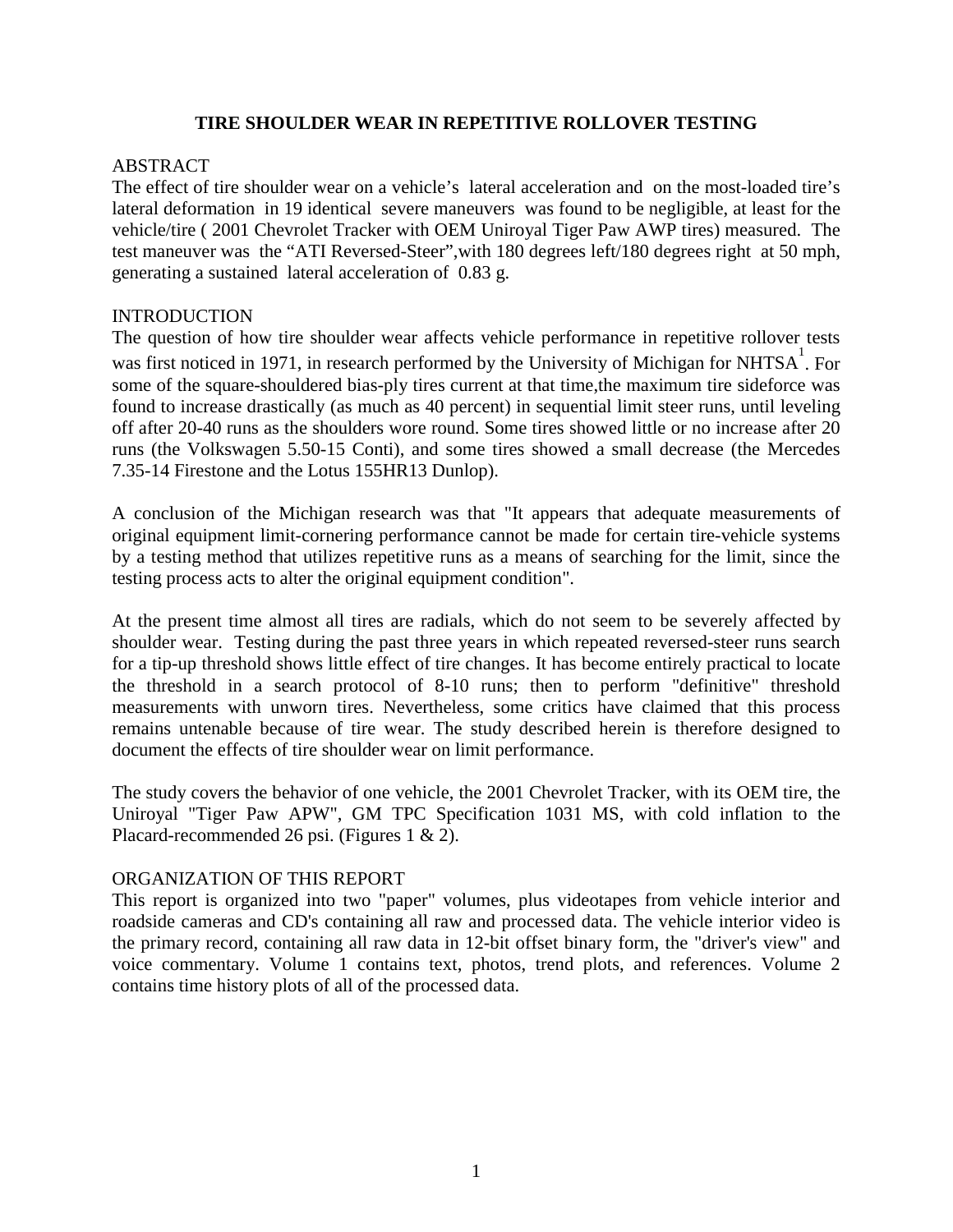#### TIRE BEHAVIOR STUDIED

There are two principal aspects of tire performance which affect rollover: the ability to generate cornering forces; and the lateral deformation under side load which reduces the "half-trackwidth" of the vehicle. The degree to which these factors are affected by shoulder wear in repetitive test runs was the primary research question in this investigation.

#### TEST INPUT

The steer input chosen was a fully-automated "ATI Reversed-Steer"<sup>2</sup>, using the Heitz Programmable Steering Machine (Figures  $3 \& 4$ ). The vehicle is brought to a speed of at least  $53$ mph in a straight line, then the throttle is released. When the vehicle slows to 50 mph, the steer program begins automatically. The steer is ramped to 180 degrees left at 600 degrees/second; held until the zero-crossing of the roll rate signal signifies maximum roll angle; then is ramped at 600 degrees/second to -180 degrees steer; and is held there for at least 3 seconds. This maneuver is sufficiently severe to cause tip-up at 0.83g lateral acceleration in older Trackers, and one-wheel lift but not tip-up in the 2001 model. Tire shoulder wear rate is very severe at the left front, but light at the left rear unless the vehicle repeatedly spins out. At the right front wear is very light, and at the right rear it is non-existent, because these tires are unloaded or off the ground during the protracted part of the maneuver.

#### TEST VARIABLES

Factors which affect the test data are the temperature of tire and pavement, the uniformity of the test surface, the pause in steer before reversal at max roll angle, the break-in "looseness" and viscoelastic "memory" of the tire carcass, and the tread shoulder wear. Of these, only the pavement could not be studied, since the vehicle speed, but not location on the test surface, was controlled.

#### TIRE MEASUREMENTS

During each test run the usual vehicle state variables were measured: speed, steer, throttle, brakes, yaw velocity, roll velocity, roll angle, roll-stabilized lateral and fore accelerations. In addition, the lateral sidewall deformation of the right front tire was measured with an ultrasonic device. Immediately after each run the shoulder tread temperature and the shoulder wear were measured manually. The principal data sought were the variation in peak sidewall deformation vs run number; shoulder wear vs run number; and lateral acceleration vs shoulder wear and run number.

#### SIDEWALL DEFORMATION MEASUREMENT

A "Migatron" ultrasonic detector was installed on a bracket attached to the ball stud of the lower ball joint, as shown in Figure 5, looking at the tire sidewall. As it thus became "part of the steering knuckle", its measurements were independent of suspension or steering motions.

#### SHOULDER WEAR MEASUREMENT

The device for shoulder wear measurement is shown in Figures 6 (with the left front tire mounted on the spare "for show"), and in Figure 7. A mounting plate was attached to extensions of the wheel lugnuts. After each test run an articulated arm was located on this plate by dowel pins and locked in place by a spring-loaded 1/4 turn knob. Then the dial indicator was slipped into the articulated arm and a reading taken.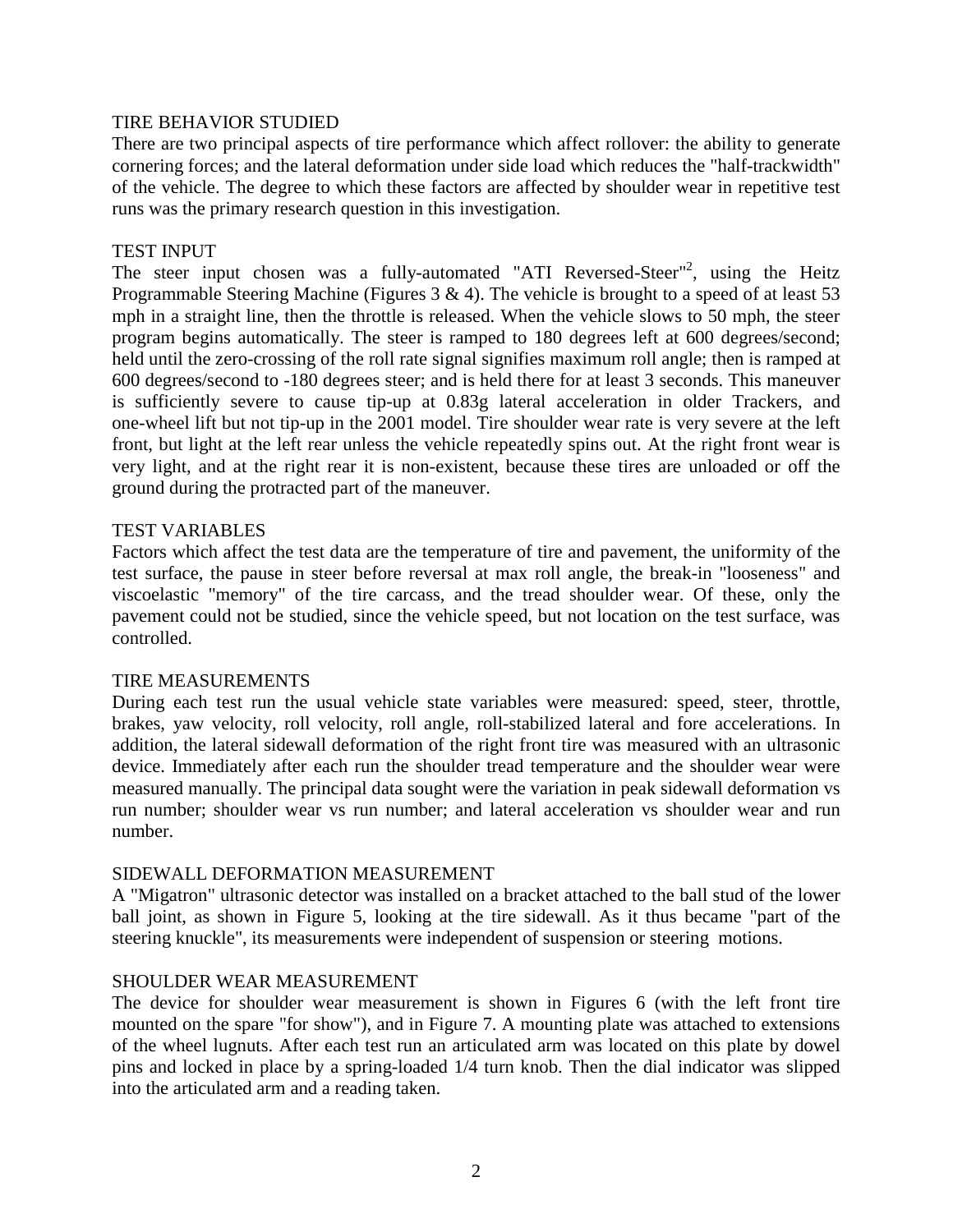#### TREAD TEMPERATURE

Immediately after each run, before the shoulder wear measurement, a hand-held, eighth-inch diameter thermocouple probe with digital readout was forced against a shoulder groove until the observed temperature stabilized. This reading was recorded verbally on the test videotape, along with the shoulder wear measurement.

#### TIRE BREAK-IN

The tires were unused prior to the test. Warm-up consisted of driving back and forth over the test area with a 1 Hz, 60 degree sinusoidal steer (about 0.3g peak), followed by driving on a circle at 0.3 g for one minute in each direction.

#### TIRE VISCOELASTICITY

A tire is a viscoelastic system having both short-term and long-term memory. A tire which experiences carcass stress returns approximately to the unstressed state with a time constant of about 15 minutes; and more fully after several days<sup>3</sup>. To compensate for this behavior, runs 4 thru 16 were run at precise 7 minute intervals, so that the viscoelastic decay would be uniform. The first three runs were 4 minutes apart to see if they differed. There was a one-half hour break between runs 16 and 17, again to determine whether it made a significant difference.

#### STEER PAUSE

Steer reversal occurs when the roll rate enters a "window" around zero, at maximum roll angle. However, for some vehicles (the Tracker is the worst case seen so far) there is a "hump" in the roll rate near the zero-crossing, as hown in Figure 8. If the roll rate enters the window before the hump the pause is short: if it enters the window after the hump it is longer. Sensitivity to steer pause length is plotted in this report. The cause of the hump has not been determined. The recorded data in Volume 2 includes suspension rate and tire deflection, for analysis of their individual contributions to roll rate in a separate report.

#### **TEST RESULTS**

#### DATA PLOTS

Each data plot shows a least-squares regression line along with two types of limits: the 95 percent confidence interval with dashed lines; and the 95 percent prediction interval with solid lines. The confidence interval includes the "true" regression line with 95 percent probability. And, for any given value of the independent variable, with 95 percent probability measurement of the dependent variable will lie within the prediction interval. Both first-order and second-order regression lines are plotted , since in some cases the second-order appears to make a better fit, with reduced standard deviations.

When the confidence interval includes a horizontal line: i.e., a constant value for the dependent variable, it is reasonable to claim that within the limits of the experiment the dependent variable is not significantly affected by the independent variable.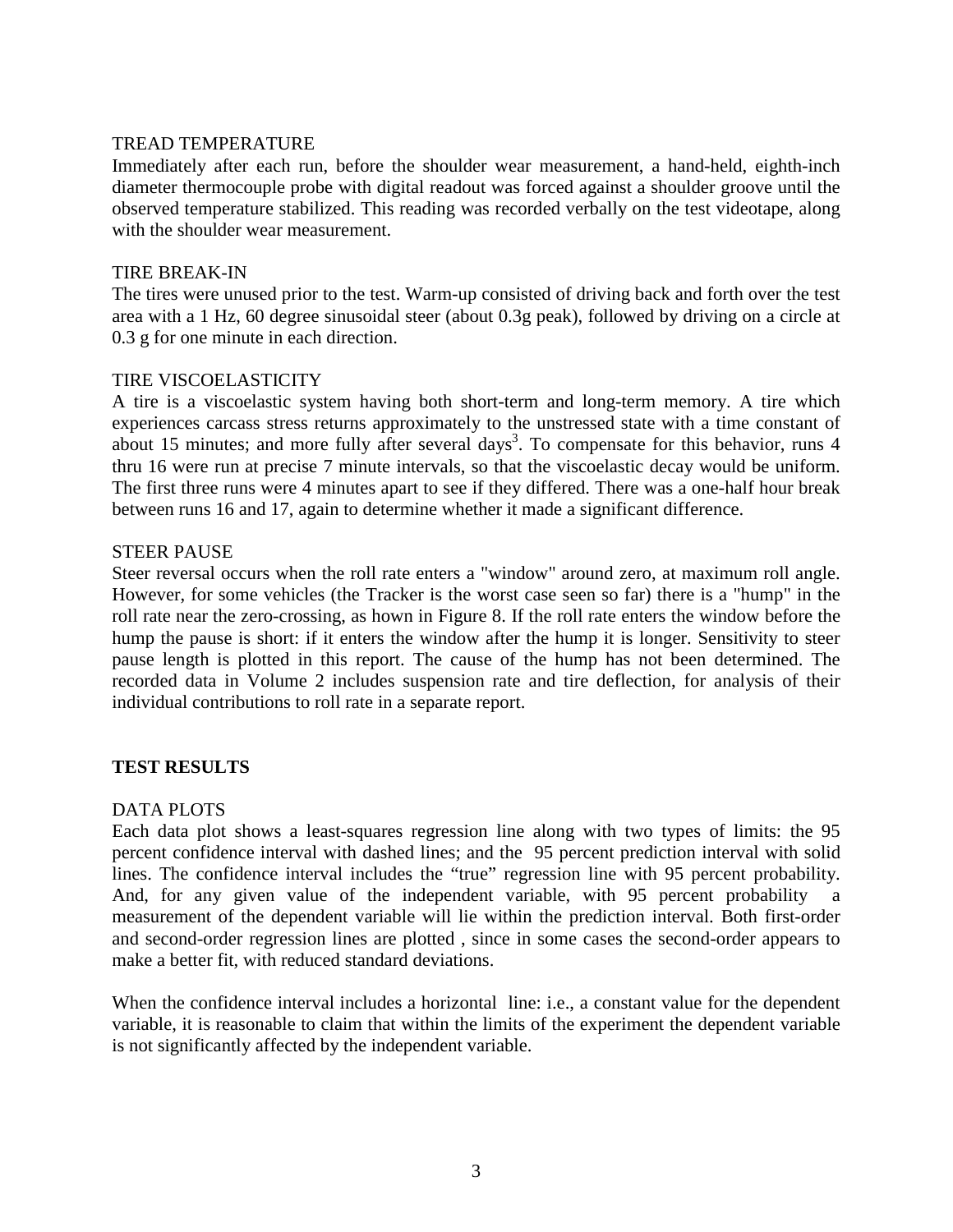#### SHOULDER WEAR vs RUN NUMBER

The rate of shoulder wear is plotted in Figures 9 and 10. The wear resulting from the 19 test runs was about .075 inches, or nearly 2 millimeters. Figure 11 is a detail of the right front tire shoulder and sidewall wear after 19 runs. For the 10 runs used in a typical ATI rollover threshold search the wear was about about 46 thousandths, or a bit over 1 millimeter.

#### LATERAL ACCELERATION vs RUN NUMBER AND SHOULDER WEAR

The test data of Figures 12 and 13 show no increase or decrease in lateral acceleration with run number. Similarly, Figures 13 and 14 show no increase or decrease with shoulder wear.

#### TIRE DEFORMATION vs RUN NUMBER

The test data of Figures 15 and 16 show a an increase of 3.3 percent over the first 10 runs, and 6.6 percent over the 19 test runs. Since the tire deformation of 2.4 inches is approximately 10 percent of the half-trackwidth, the change represents a decrease in T/2h of approximately 0.3 percent in a typical 10-run threshold search..

#### TREAD TEMPERATURE vs RUN NUMBER

Tire tread temperature increased by 19 degrees during the test, due to insufficient warmup (Figure 17). This mistake caused a question regarding the degree to which the tire's lateral deformation and lateral acceleration were due to temperature or shoulder wear.

#### LATERAL ACCELERATION vs TEMPERATURE

Lateral acceleration plotted against tread temperature in Figures 18 and 19 show no significant effect over this fairly narrow temperature range. Also, since temperature is measured after the run and cooling occurs during the time between runs, it cannot be known whether temperature causes or is caused by lateral acceleration. This question will be addressed in a future program in which tread temperature and the tire's internal temperature and pressure are measured continuously through a slip ring assembly.

#### LATERAL ACCELERATION vs STEER PAUSE

Figures 20 and 21 indicate the effect of steer pause. Pause variation is a factor which can be and will be improved.

#### CONCLUSIONS AND COMMENTS

Based on the limited testing in this study, tire shoulder wear is no longer a confounding problem in "using repetitive runs as a means of searching for the limit". When the limit has been identified by a systematic search program, a "definitive" determination can be made with "virgin" tires, if desired.

The test program described herein utilized only a "highway" tire. For completeness, it will be repeated with a tire having a more aggressive "All-Terrain" tread design.

We expect that the variation in steer pause caused by the hump in roll rate feedback can be reduced by a combination of high-frequency noise filtering and low-frequency proportional-plus derivative signal shaping..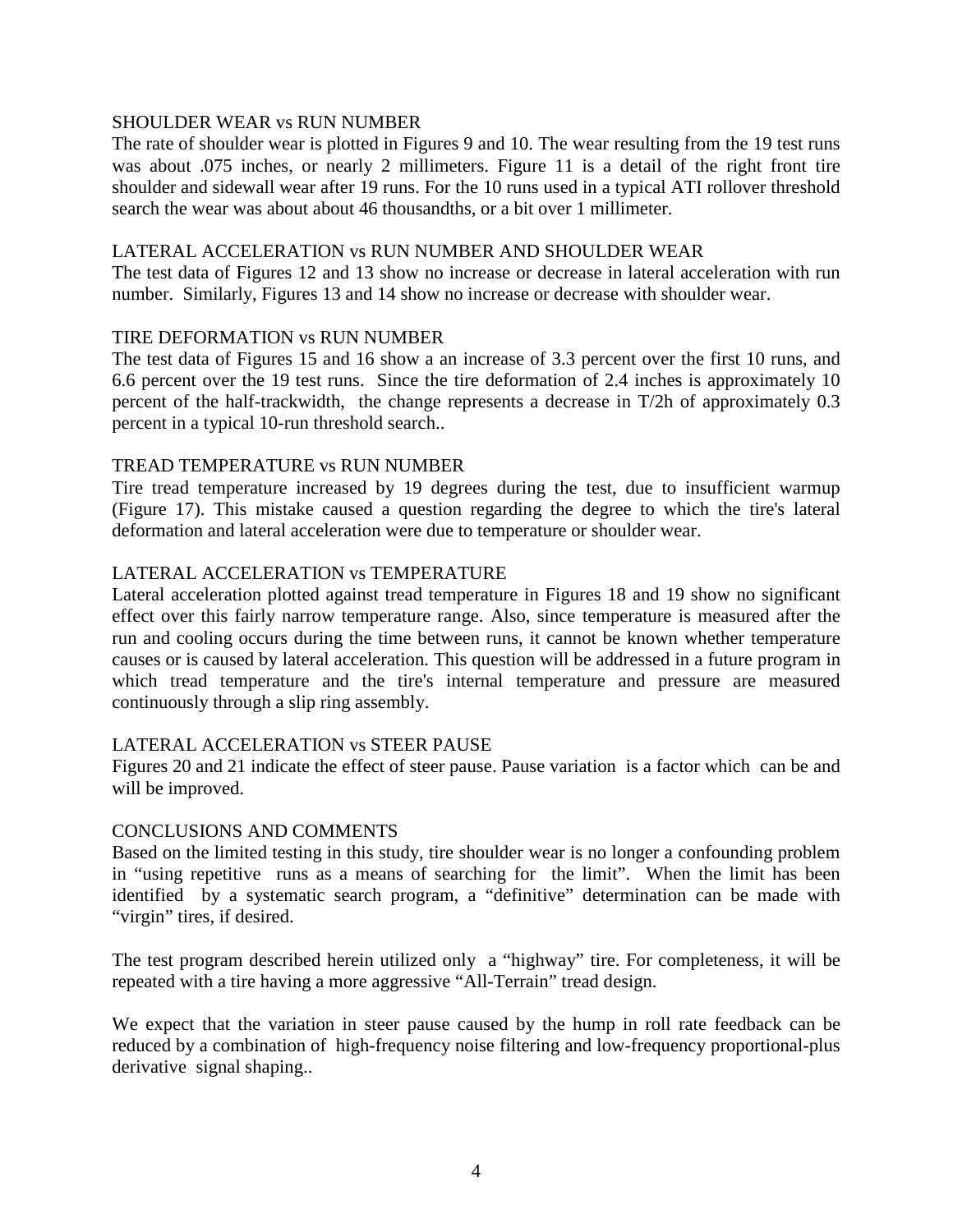#### **TABULATED DATA**

| <b>RUN</b>     | <b>TIME</b> | <b>TEMP</b> | <b>WEAR</b> | <b>DELAY</b> | DEFL. | Ay   | <b>COMMENTS</b>       |
|----------------|-------------|-------------|-------------|--------------|-------|------|-----------------------|
|                |             | deg.F       | mils        | Sec.         | in.   | g's  |                       |
| $0-AM$         |             | 75.9        | 8           |              |       |      | Before first AM run   |
| 1              | $1 - 15:29$ | 80.4        | 6           | .319         | 2.455 | .825 |                       |
| $\overline{2}$ | 1-19:38     | 82.8        | 14          | .289         | 2.490 | .829 |                       |
| $\overline{3}$ | $1 - 22:45$ | 86.7        | 15          | .289         | 2.535 | .827 |                       |
| $\overline{4}$ | $1 - 26:40$ | 89.1        | 20          | .326         | 2.455 | .825 |                       |
| 5              | $1 - 33:42$ | 88.4        | 34          | .326         | 2.383 | .849 |                       |
| 6              | 1-40:41     | 85.8        | 38          | .381         | 2.510 | .830 |                       |
| 7              | $1-47:40$   | 89.4        | 43          | .314         | 2.490 | .846 |                       |
| 8              | 1-54:34     | 87.6        | 47          | .303         | 2.525 | .838 |                       |
| 9              | $2 - 01:50$ | 91.7        | 51          | .406         | 2.455 | .816 |                       |
| 10             | 2-08:49     | 89.5        | 49          | .317         | 2.485 | .822 |                       |
| 11             | 2-15:49     | 93.6        | 59          | .289         | 2.640 | .845 |                       |
| 12             | $2 - 22:46$ | 94.8        | 60          | .271         | 2.565 | .838 |                       |
| 13             | 2-29:44     | 90.3        | 62          | .271         | 2.605 | .834 |                       |
| 14             | 2-36:44     | 92.0        | 67          | .319         | 2.560 | .833 |                       |
| 15             | 2-43:42     | 92.8        | 65          | .353         | 2.480 | .809 |                       |
| 16             | $2 - 47:29$ | 91.2        | 70          | .321         | 2.610 | .838 | Break for 1/2 hour.   |
|                |             |             |             |              |       |      |                       |
|                |             |             |             |              |       |      | Circular path warmup  |
| $0-PM$         |             | 89.5        | 70          |              |       |      | Before first PM run   |
| 17             | $2 - 50:33$ | 89.5        | 75          | .321         | 2.650 | .844 |                       |
| 18             |             | 89.5        | 75          |              |       |      | Recorder off, no data |
| 19             | 2-56:05     | 91.5        | 85          | .315         | 2.525 | .825 |                       |

Tire deflection and lateral acceleration readings had a 0.5 second running-average filter. Tire peak lateral deflection: Average 2.523; Standard deviation 0.072 Peak lateral acceleration: Average 0.832g; standard deviation 0.011

Steer delay before reversal: Average 0.318; standard deviation 0.035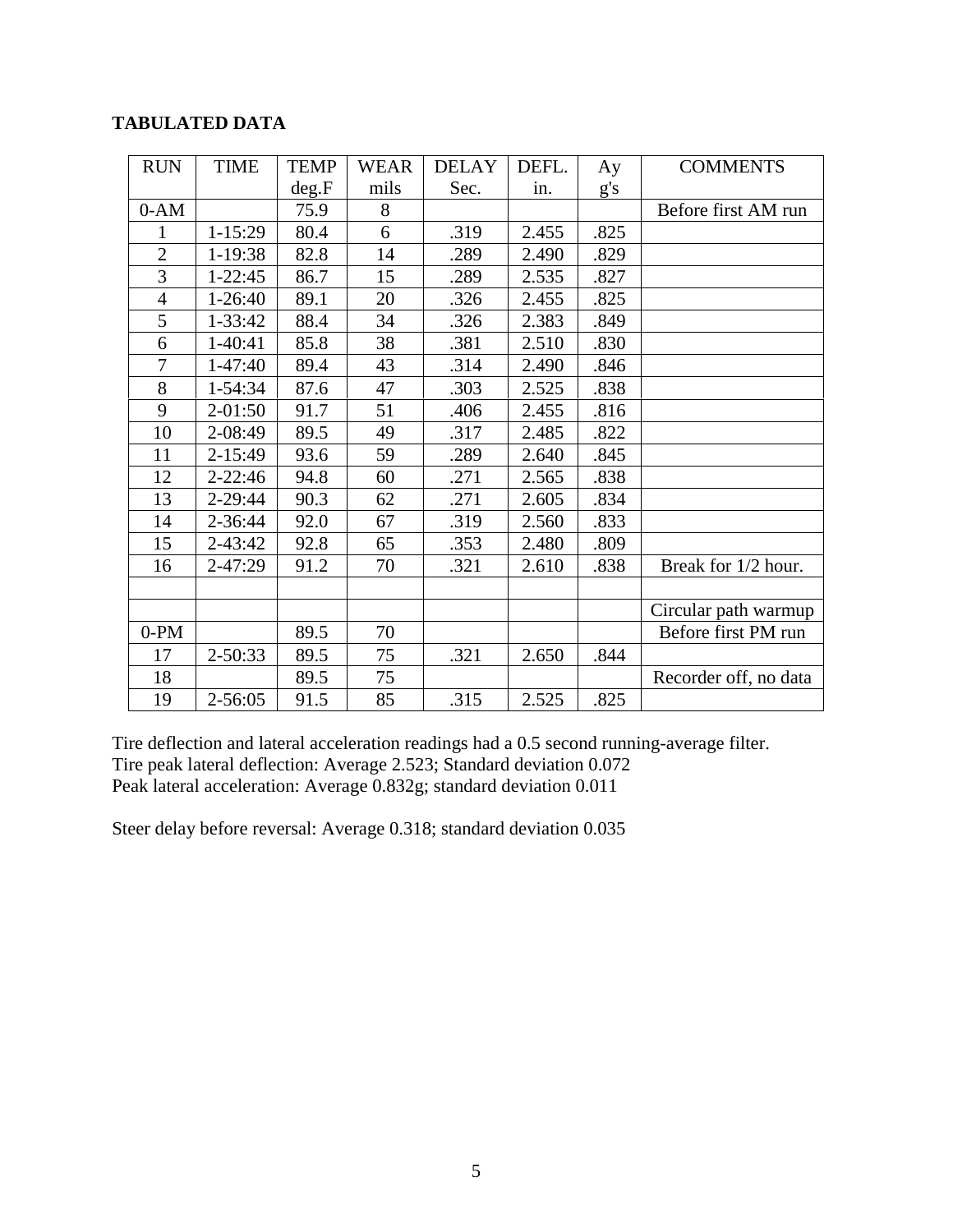## **RECORDED DATA**

| <b>CHANNEL</b> | <b>ITEM</b>               | <b>FULL SCALE</b> | <b>MODULE</b>  |
|----------------|---------------------------|-------------------|----------------|
|                | Vehicle speed             | $100$ mph         | Speed          |
| 2              | <b>Steer</b>              | 1000 deg.         | 1B             |
| 3              | Throttle                  | 100 percent       | 1A             |
| 4              | <b>Brakes</b>             | 1000 pounds       | 2B             |
| 5              | <b>Yaw Rate</b>           | 100 deg/sec       | 3A             |
| 6              | <b>Roll Rate</b>          | 100 deg/sec       | 3B             |
| 7              | Ay                        | 1g                | 4A             |
| 8              | Gyro Roll angle           | 20 degrees        | 5B             |
| 9              | Outrigger                 | 1000 pounds       | 2A             |
| 10             | <b>Suspension Rate RF</b> | 100 inches/second | 8 <sub>B</sub> |
| 11             | Tire defl. RF Vert        | 10 inches         | 7A             |
| 12             | Tire defl. LF Horiz       | 10 inches         | 7B             |

## ATMOSPHERE<br>Pavement:

Pavement: 60 degrees, 48.7 percent relative humidity Air: 55 degrees, 55 percent relative humidity

6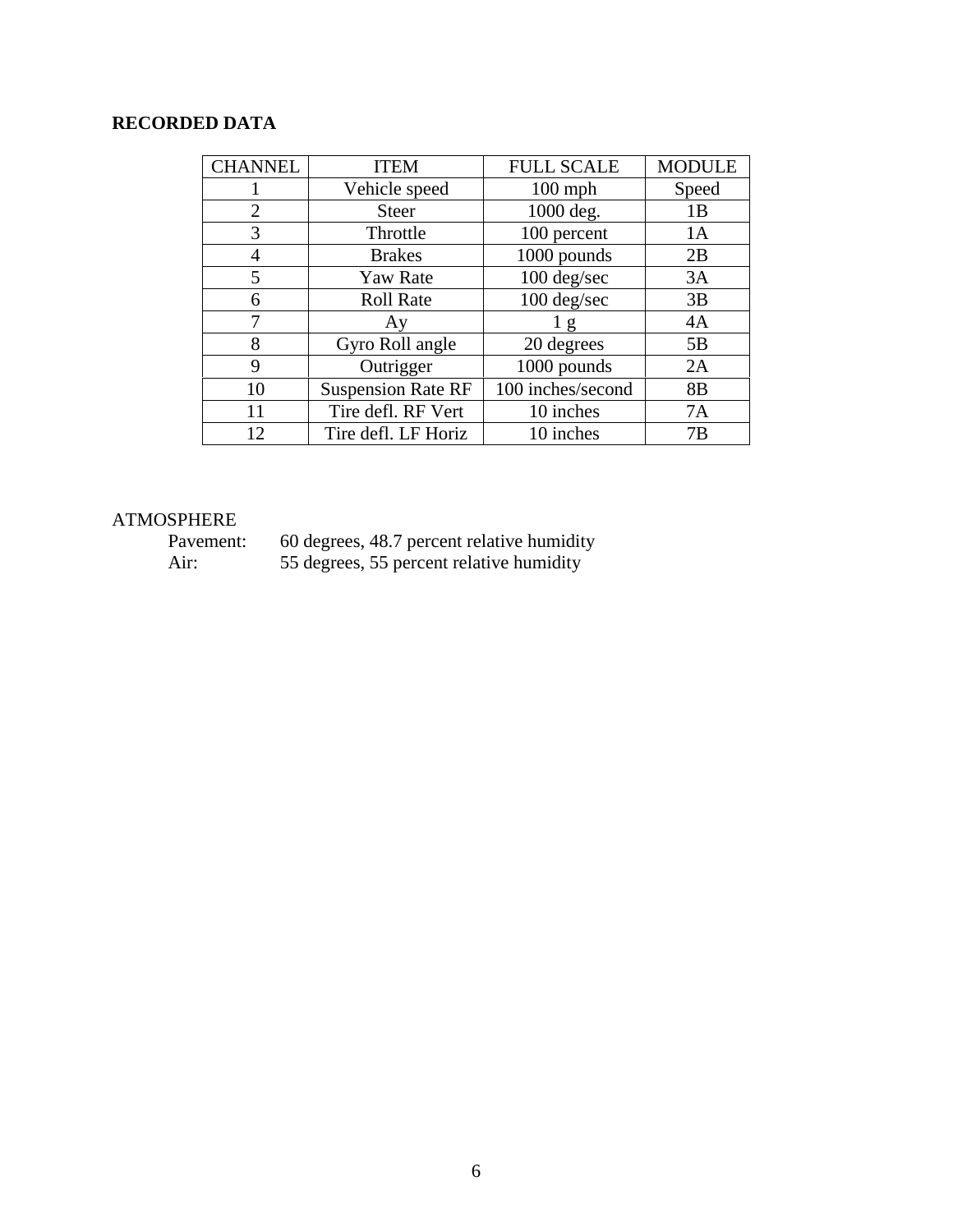#### VEHICLE LOADING

Instrumentation was installed on an 18-pound pressed-wood panel replacing the front passenger seat. Instrumentation consisted of Sprint 3 Steering Machine Electronics Box at 11 pounds, Data System at 14 pounds, Humphrey stabilized accelerometer platform at 38 pounds, Video tape recorder at 1 pound, and electrical power junction box at 1 pound on the passenger-seat panel; and a *Sprint 3* battery/electronics box (used as battery box only) at 32 pounds. *Sprint 1* Steering Machine at 22 pounds was mounted on the vehicle steering wheel. The interior video camera (3 pounds with mounting post) was mounted immediately behind the front seats. The fifth wheel mounting bracket at 2 pounds was mounted on the rear trailer hitch, and the trailing fifth wheel weighed 14 pounds. The total instrument system weighed 174 pounds. The removed front seat weighed 30 pounds, so the net gain was 144 pounds with its CG at 31.2 inches. The instrumentation installation is shown in Figures 1-4.

The driver weight was 265 pounds at a CG height of approximately 36 inches. The fuel tank was full before each day's testing, to prevent slosh effects.

#### WHEEL WEIGHTS AS TESTED, WITH DRIVER

| Left Front         | 866  |
|--------------------|------|
| <b>Right Front</b> | 788  |
| Left Rear          | 822  |
| <b>Right Rear</b>  | 792  |
| Total              | 3268 |
| Percent front      | 50.6 |
| Percent left       | 51.6 |

#### **PROGRAMMABLE STEERING MACHINE**

The Heitz *Sprint 1* Programmable Steering was used to generate accurate and repeatable steer inputs at precise test speeds. In operation the program inputs a 600 degrees/second ramp to a fixed change from the initial straight-ahead steer; holds that steer until the roll rate approaches zero, indicating that max roll angle is achieved; then ramps at 600 degrees/second through a second steer angle change, and after 3 seconds returns slowly to zero. The *Sprint 1* and *Sprint 2* machines require the machine, an Electronics Box, and a Battery Box. The *Sprint 3* combines the Electronics and Battery boxes into one unit which is smaller, more rugged, and with a more reliable battery charging system. For this test the *Sprint 3* "B/E Box" was installed, but only the battery section was used.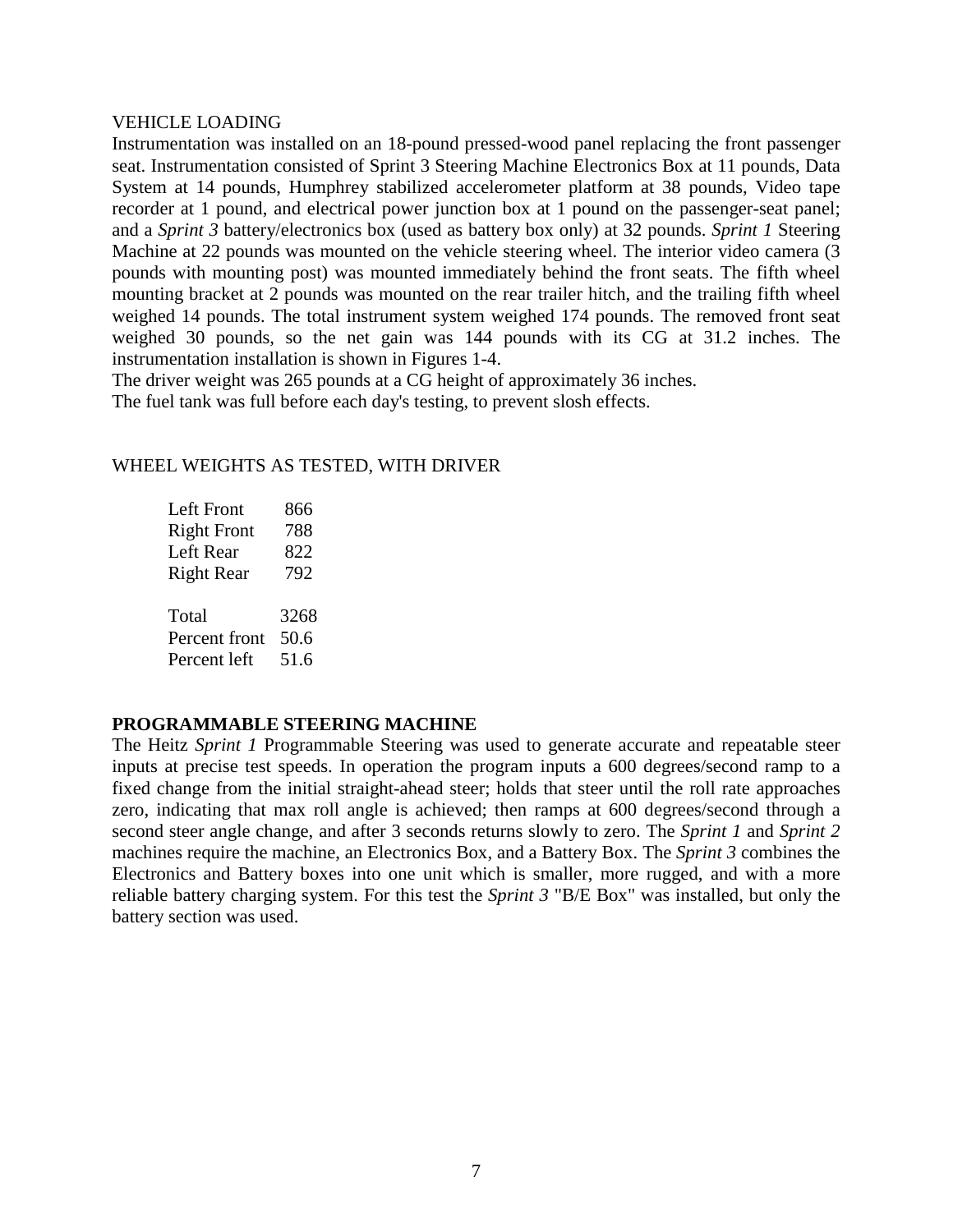#### **TEST AREA**

The test area is level with a gradient less than one percent. The surface is "New Jersey FABC Interagency 5" blacktop, which is designed for public highways. Measurement of the macrotexture in the test area according to ASTM E965-1996 showed a mean texture depth of 0.95 mm, which is typical of blacktop highways (e.g., I-295 near Bordentown NJ measures 0.90 mm). The friction coefficient has not yet been measured, but from same-vehicle testing it is believed to be about 0.03g lower than the Vehicle Dynamics Area at Transportation Research Center in Ohio.

#### **ATMOSPHERIC CONDITIONS**

In the tip-up area the pavement temperature was 60 degrees with relative humidity 48.7 percent. The air temperature at the roadside camera was 55 degrees with relative humidity 55 percent.

#### **TRANSDUCERS USED**

**Speed and distance**: ATI-developed all-weather fifth wheel with a 45 pulses/foot optical encoder sealed inside the hub. Distance output 10 or 1 pulse/ft by BCD rate multiplier, calibrated to  $\pm 1$  ft. over a taped 1877 ft. distance. Speed obtained thru frequency-to-voltage converter, with crystal calibration to 100 mph full-scale.

**Steer Angle**: Heitz *Sprint 1* steering machine.

**Throttle position:** Tap into vehicle throttle pot.

**Brake effort:** LEBOW 3363-200 brake pedal load cell. 200 pounds full-scale; linearity 0.1 percent. Cal by precision TROEMER NBS Class F weights.

 **X,Y,Z accelerations, pitch, roll, yaw velocities:** HUMPHREY INERTIAL MEASUREMENT UNIT. Roll angle erection accuracy 0.15 degrees. Erection rate 1 degree/minute. Contains X, Y, Z, linear accelerometers, SUNDSTRAND Model 303: Full scale 1 g, linearity 0.05 percent. Contains roll, pitch, and yaw rate gyroscopes, in NORTHRUP Nortronics 3-axis DC-DC rate gyro package, S/N 17. 90 deg/sec FS; linearity 0.5 percent; threshold 0.01 deg/sec. Accelerometer calibration by tilting 90 degrees; rate gyro calibration on 36 degree/second rate table.

**Thermocouple probe**: OMEGA Model P01J221K4FQ with digital readout OMEGA Model HH501BK.

**Tire Deflections**: MIGATRON Model RPS-401A. Analog output 0-10 volts, zero & span adjustable. Full-scale span 5 to 30 inches, minimum distance 5 inches, maximum distance 40 inches. Operating frequency 212 kHz. Accuracy  $\pm 0.040$  inches or  $\pm 0.3$  percent, whichever is greater.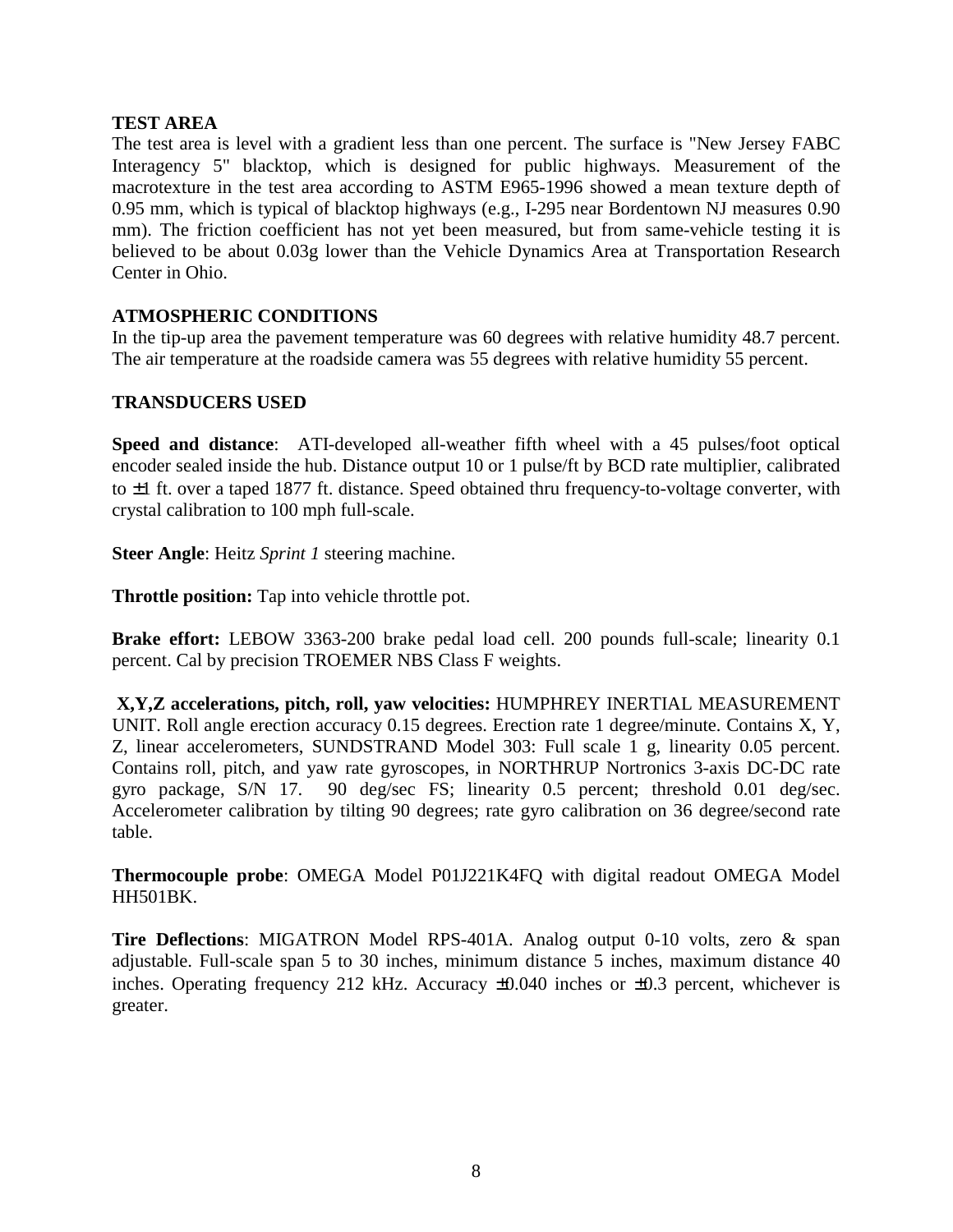#### **DATA ACQUISITION SYSTEM**

All data is conditioned in instrumentation amplifiers, and anti-alias-filtered in tenth-order 14.2 hz Butterworth active filters. The filters use precision operational amplifiers, one-percent resistors, and temperature-stable capacitors matched to .1 percent. The filter characteristic is flat to one part in 4000 at 10 hz and is down 66 db at 30 hz. The filtered data is sampled 60 times per second, digitized to 12 bit accuracy and resolution, and stored on one horizontal line of a video recorder. The data line appears as a dot-dash line across the top of the visible video picture.

The video camera is mounted next to the driver's head, giving a driver's eye view of the vehicle interior, steering wheel, and roadway ahead. Driver commentary, engine and tire noise, etc., are recorded on the video recorder sound track.

The digitized data is shown as an overlay on the video picture as a vertical array of numerics, each ranging from -1000 to +1000 full scale. The numeric display is updated 60 times per second, on every video field, for single-framing analysis. In running the test, numerics are shown on a video monitor for a visual check of proper transducer operation.

Only the data line must be recorded, as the other displays can be regenerated during playback, or recorded on the picture during editing.

The system also has a plug-in "RAM Buffer" module, which serves as an interface to an IBM - PC computer. Thru this module, the computer sees the data being reproduced as RAM which is updated with twelve 12-bit data samples in a 53 microsecond burst occurring sixty times per second. Various "handshake" lines and data flags are provided for easy software access.

DELAY IN STEER REVERSAL AFTER MAX ROLL ANGLE Reversal of steer is triggered by zero crossing of filtered roll rate. Delay in filter is 0.067 seconds. Delay in servo circuitry is 0.014 seconds. Total delay is 0.081 seconds.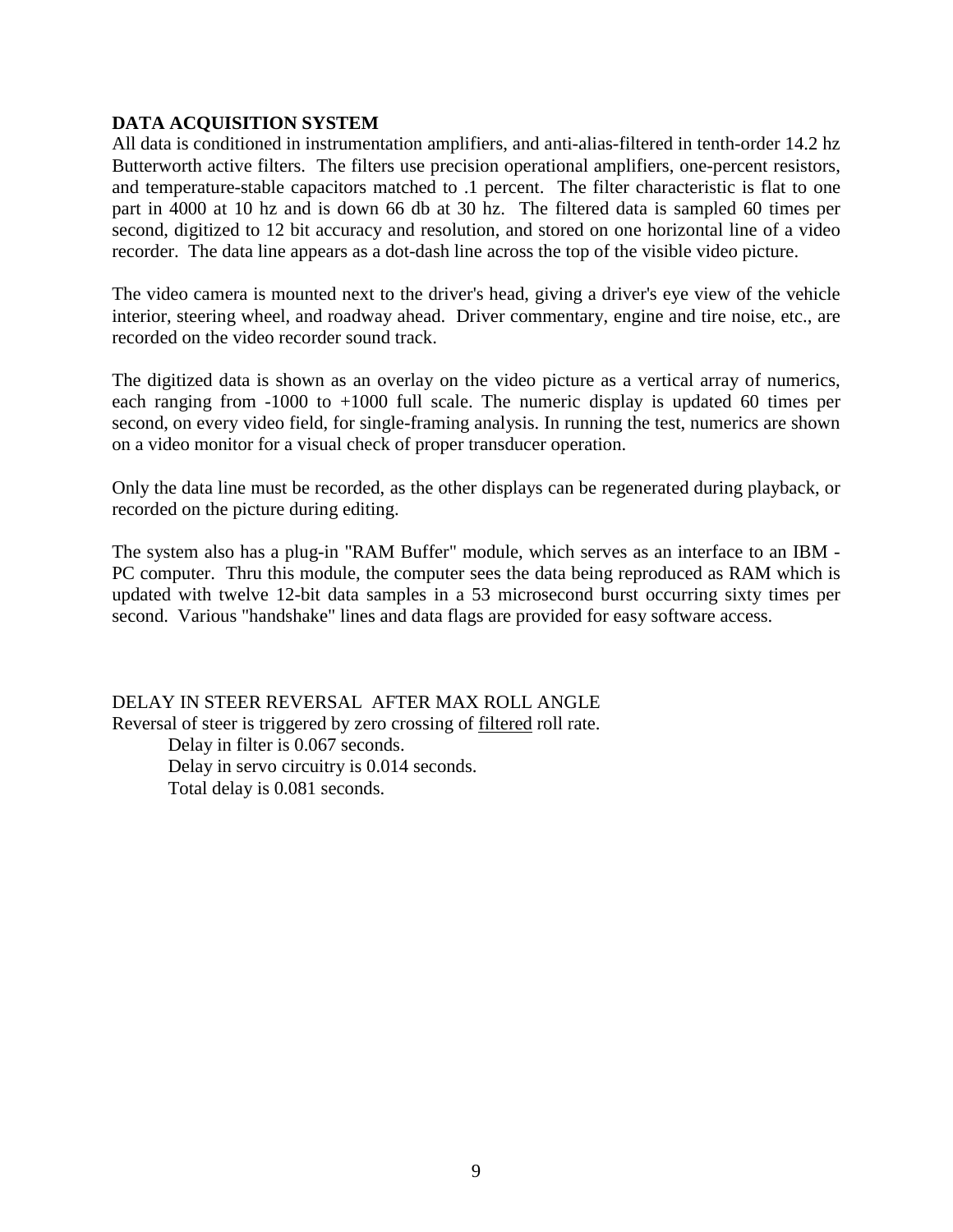## **INSTRUMENT LOCATIONS**

| <b>Item</b>                | Weight                      | Height | <b>Moment</b> |
|----------------------------|-----------------------------|--------|---------------|
|                            | pounds                      | inches | inch-pounds   |
| Original seat              | $-30$                       | 27.3   | $-819$        |
| Front-seat panel           | 18                          | 26.3   | 473           |
| Humphrey                   | 38                          | 30.3   | 1151          |
| Data system                | 14                          | 31.3   | 438           |
| <b>Electronics Box</b>     | 11                          | 31.3   | 344           |
| <b>Steering Machine</b>    | 22                          | 39.0   | 858           |
| Video tape recorder        |                             | 35.8   | 36            |
| Video camera and monopod   | 3                           | 45.0   | 135           |
| Junction box               |                             | 27.3   | 27            |
| Fifth wheel                | 14                          | 12.0   | 168           |
| Fifth wheel bumper bracket | $\mathcal{D}_{\mathcal{L}}$ | 18.0   | 36            |
| Rear seat panel            | 18                          | 31.3   | 563           |
| Battery box                | 32                          | 33.8   | 1082          |
|                            |                             |        |               |
| <b>Totals</b>              | 144                         | 31.2   | 4492          |
|                            |                             |        |               |
| Driver                     | 265                         | 36.0   |               |

## **OUTRIGGER WEIGHTS**

| <b>Item</b>           | Weight | Height | <b>Moment</b> |
|-----------------------|--------|--------|---------------|
|                       | pounds | inches | inch-pounds   |
| Roof rail brackets    | 2x7    | 65     | 1170          |
| Roof cross tube       |        | 69     | 552           |
| Lower control arms    | 2x14   | 10     | 420           |
| Strut, Driver side    | 11     | 41     | 553           |
| Strut, Passenger side |        | 40     | 480           |
| Underbody structure   | 16     | 10.5   | 346           |
|                       |        |        |               |
| <b>Totals</b>         | 83     | 31     | 3522          |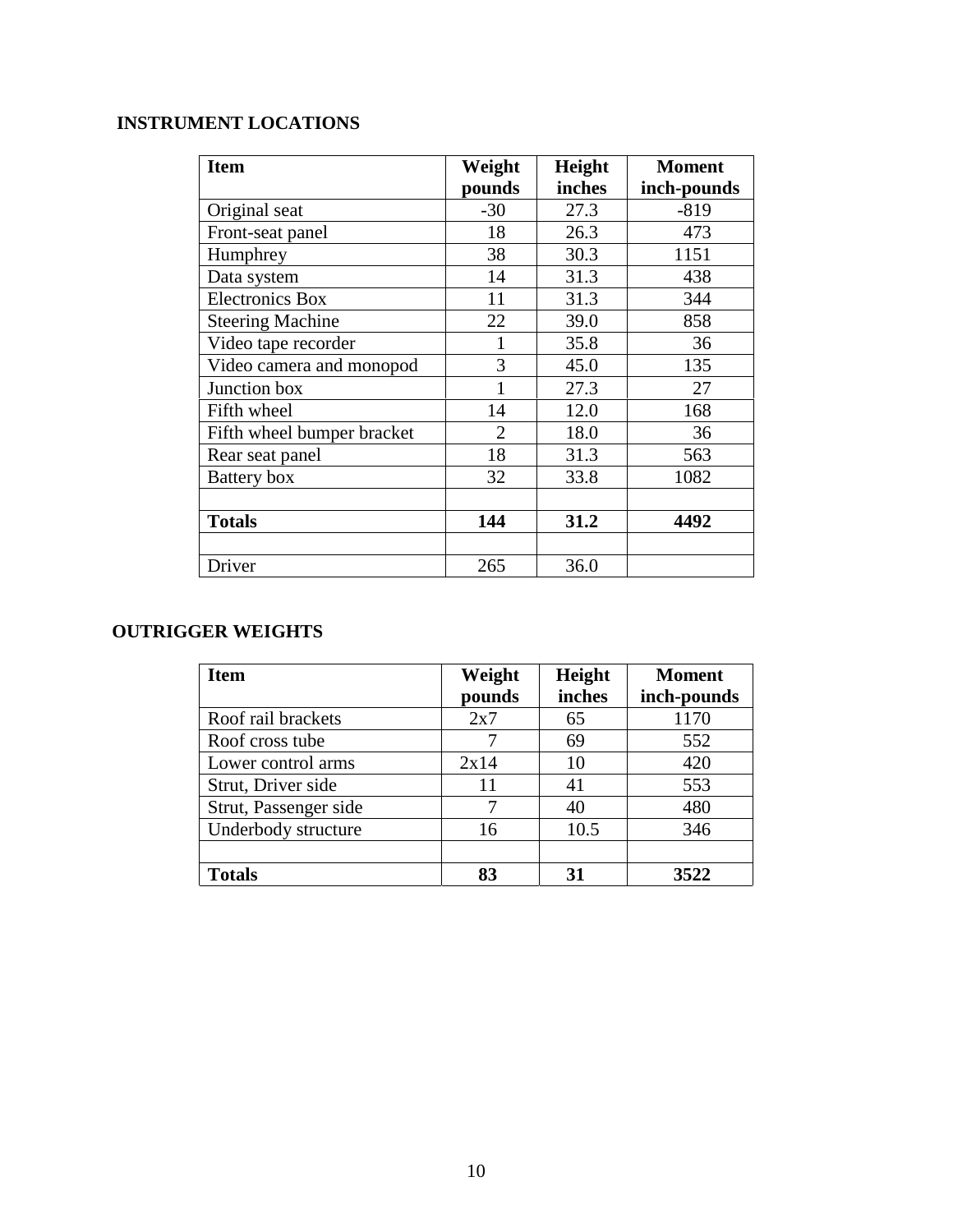#### **LIST OF FIGURES**

- 1. Exterior view of vehicle as tested.
- 2. Another exterior view of vehicle as tested.
- 3. Steering Machine, Machine Command Module, Stable platform caging & erection switches.
- 4. Steering Machine in foreground; Stable Platform with VTR atop (center), Data Acquisition system (rear) in background.
- 5. Ultrasonic transducer for tire lateral deflection.
- 6. Tire shoulder wear measuring assembly (Right front tire after test).
- 7. Right front tire with dial indicator after Run #18.
- 8. Typical roll rate showing "hump" near zero-crossing.
- 9. Tire shoulder wear vs run number, first order fit.
- 10. Tire shoulder wear vs run number, second order fit.
- 11. Detail of right front tire shoulder after test.
- 12. Lateral acceleration vs run number, first order fit.
- 13. Lateral acceleration vs run number, second order fit.
- 14. Lateral acceleration vs shoulder wear, first order fit.
- 15. Lateral acceleration vs shoulder wear, second order fit.
- 16. Tire lateral deflection vs run number, first order fit.
- 17. Tire lateral deflection vs run number, second order fit.
- 18. Tire shoulder temperature vs run number.
- 19. Lateral acceleration vs tire shoulder temperature, first order fit.
- 20. Lateral acceleration vs tire shoulder temperature, second order fit.
- 21. Lateral acceleration vs steer pause, first order fit.
- 22. Lateral acceleration vs steer pause, second order fit.

#### REFERENCES

- 1. RD Ervin, PS Fancher, L Segal, *Refinement and Application of Open-Loop Limit-Maneuver response Methods*, SAE Paper 730941.
- 2. *Specifications for ATI Rollover Test Protocols*, http://www.atiheitz.com/rolltest.pdf
- 3. K.D.Marshall, R.L.Phelps, M.G.Pottinger, and W.Pelz, *The Effect of Tire Break-In on Force and Moment Properties*, SAE Paper 770870.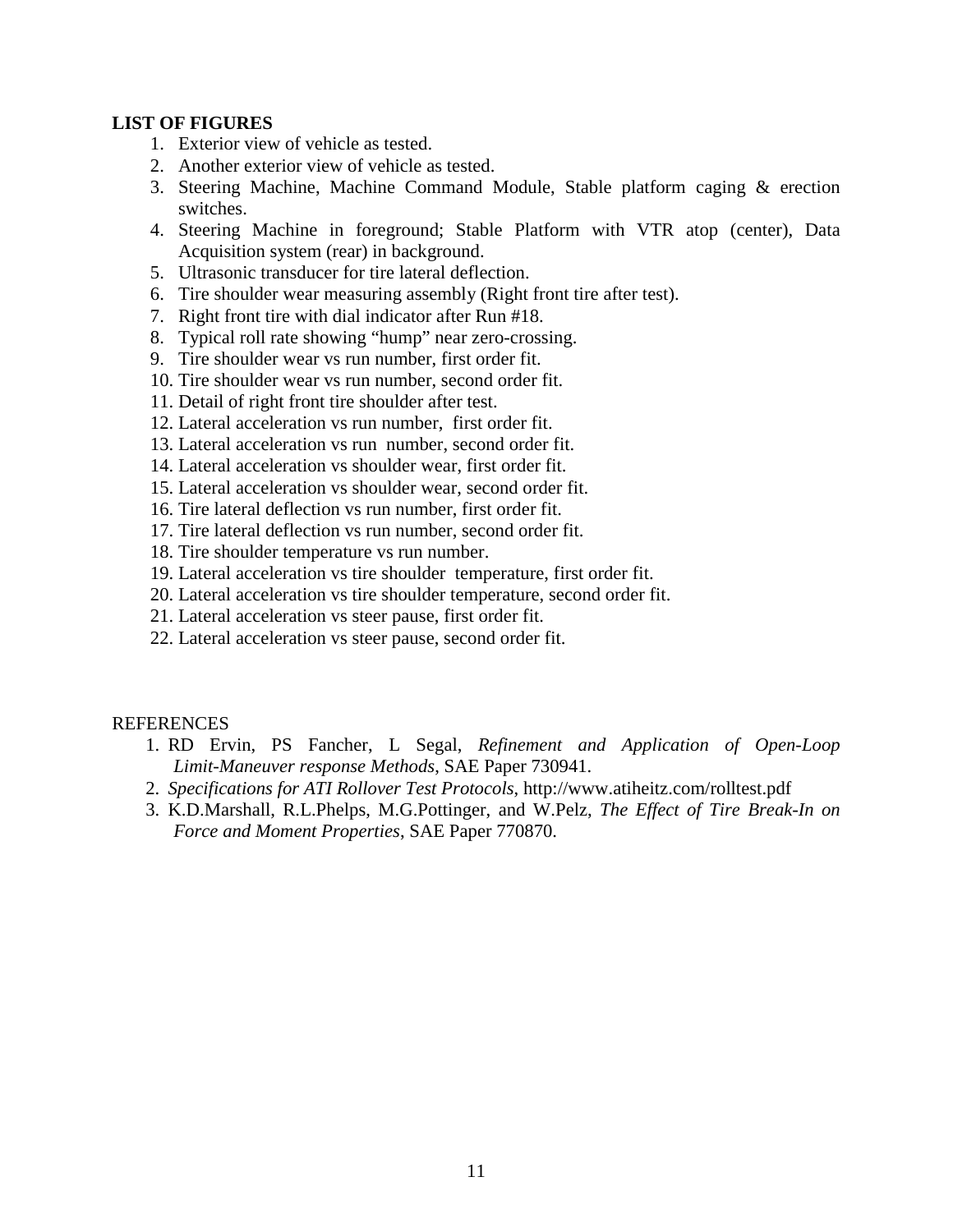

**Figure 1: Exterior view of vehicle as tested**



**Figure 2: Exterior view of vehicle as tested**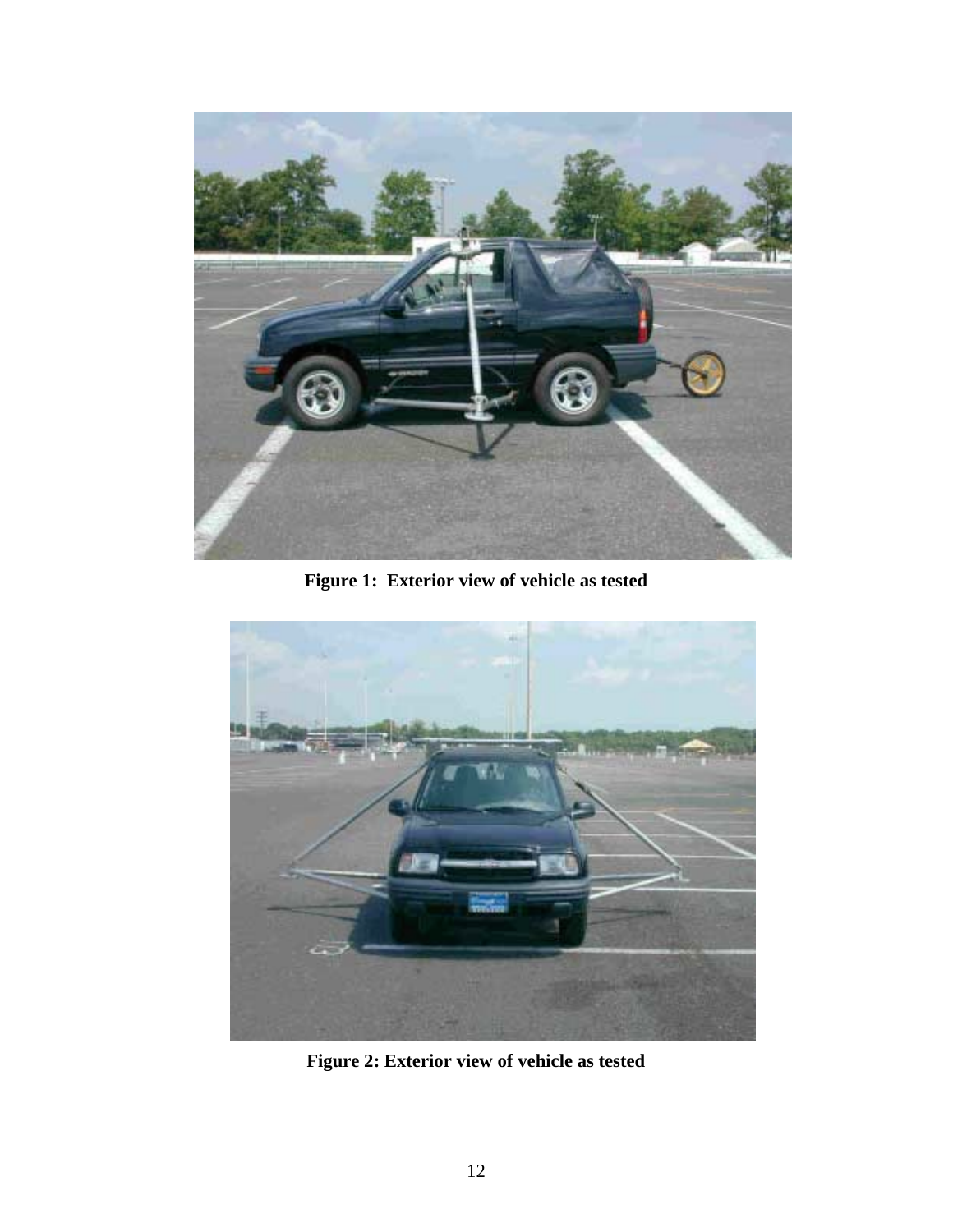

**Figure 3: Steering Machine, Machine Command Module, Stable platform caging & erection switches.**



**Figure 4: Steering Machine in foreground; Stable Platform with VTR atop (center), Data Acquisition system (rear) in background.**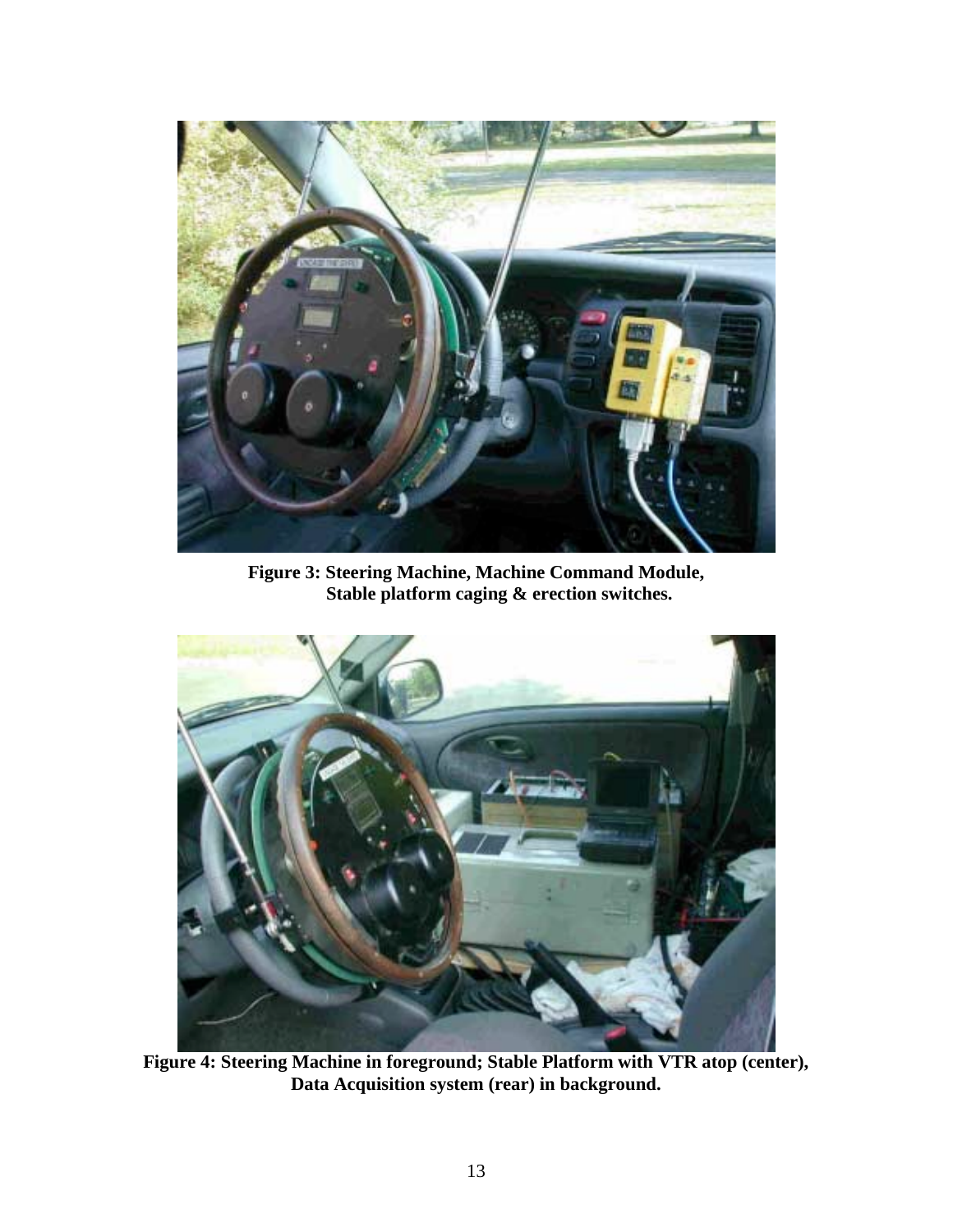

**Figure 5: Ultrasonic transducer for tire lateral deflection.**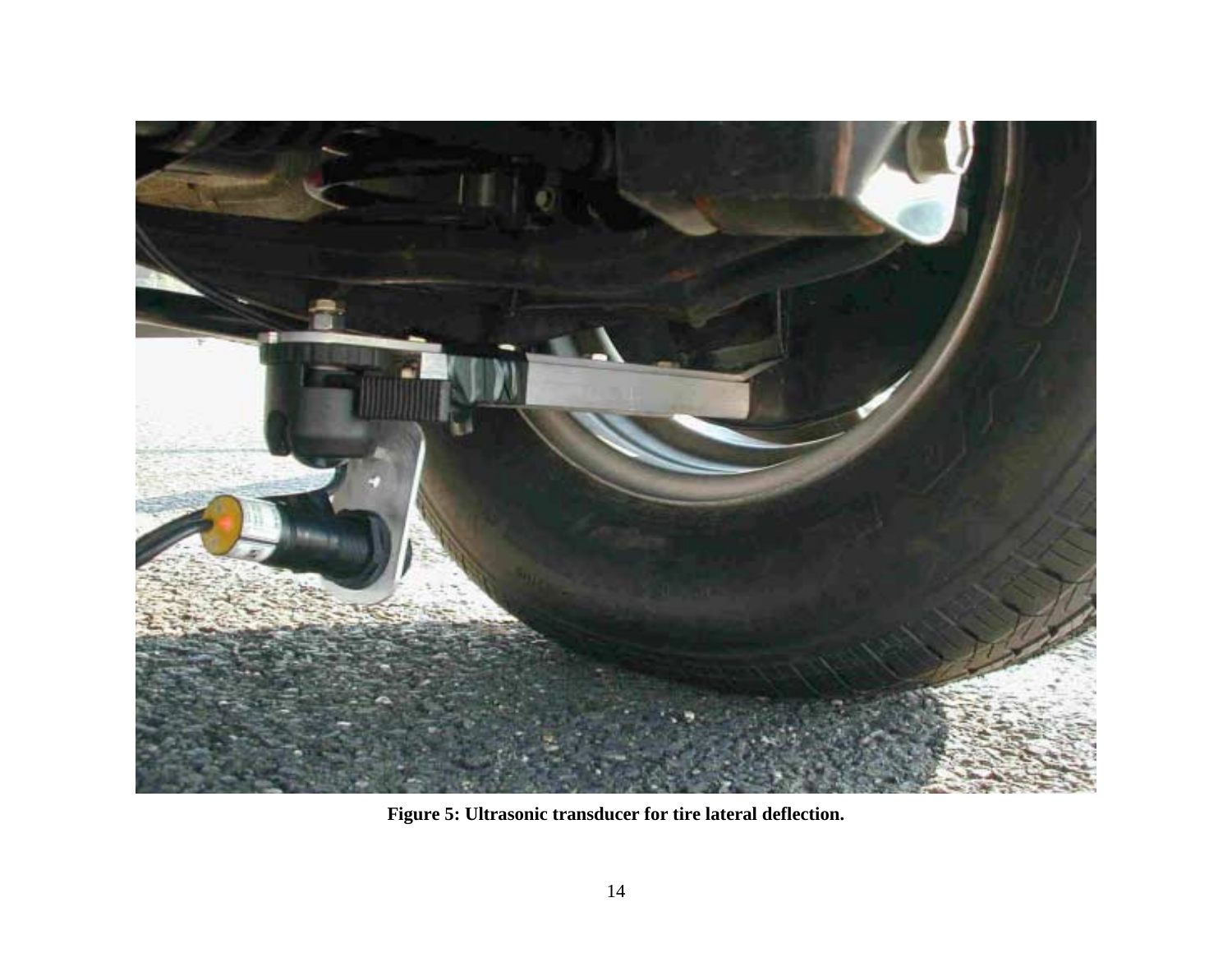

**Figure 6: Tire shoulder wear measuring assembly (Right front tire after test).**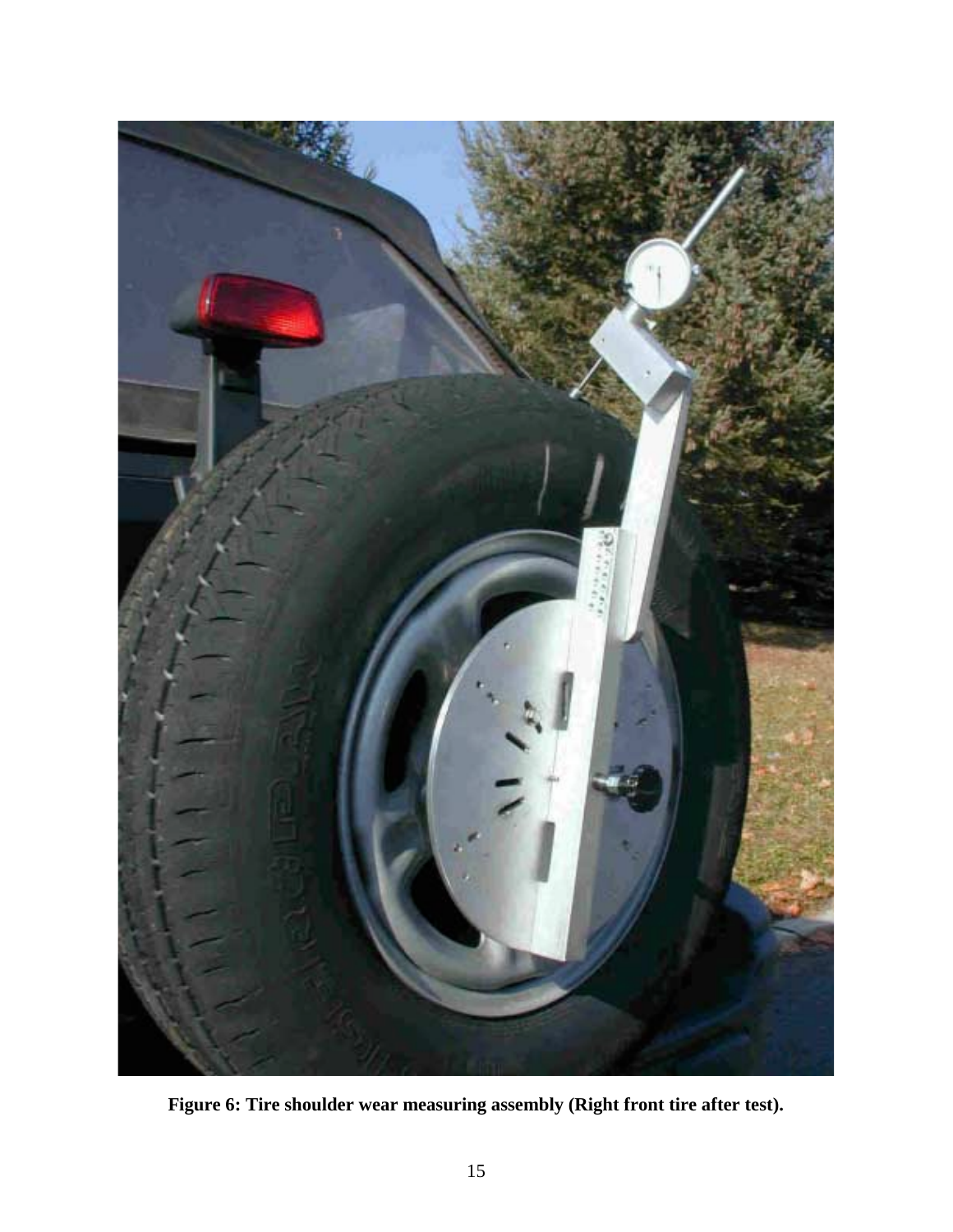

**Figure 7: Right front tire with dial indicator after Run #18.**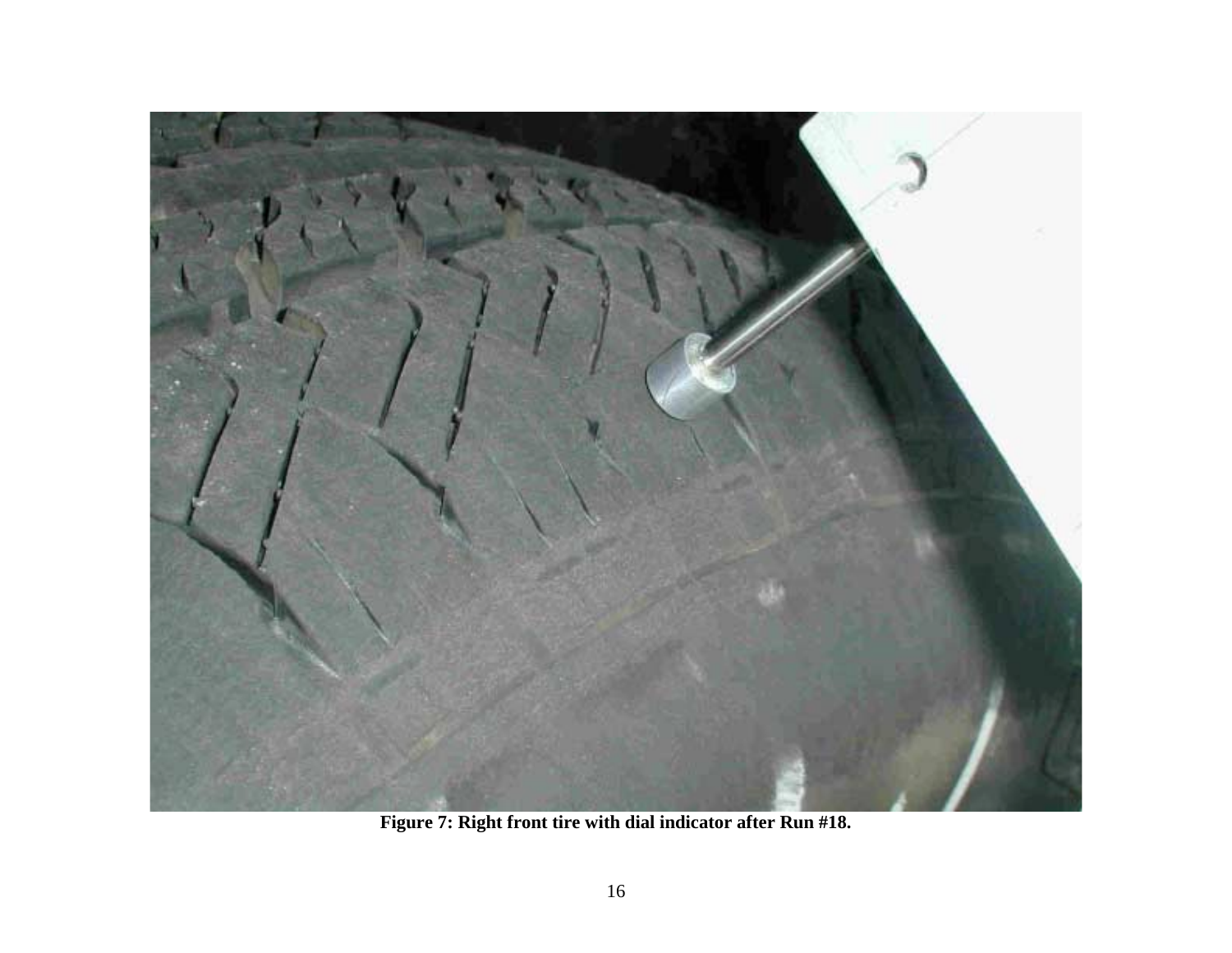

**Figure 8: Typical roll rate showing "hump" near zero-crossing.**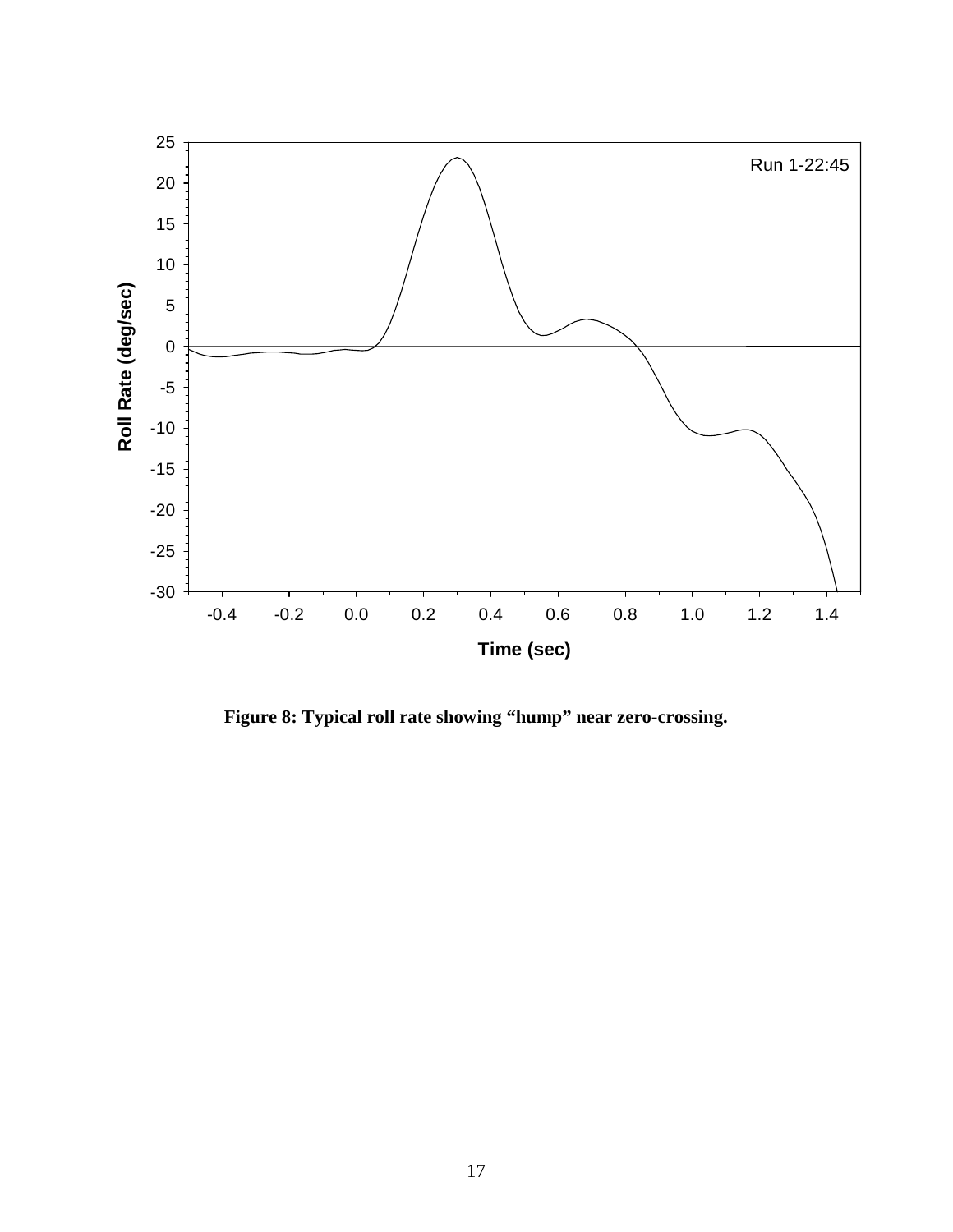## **Tire Wear vs Run Number**

1st order fit



**Figure 9: Tire shoulder wear vs run number, first order fit.**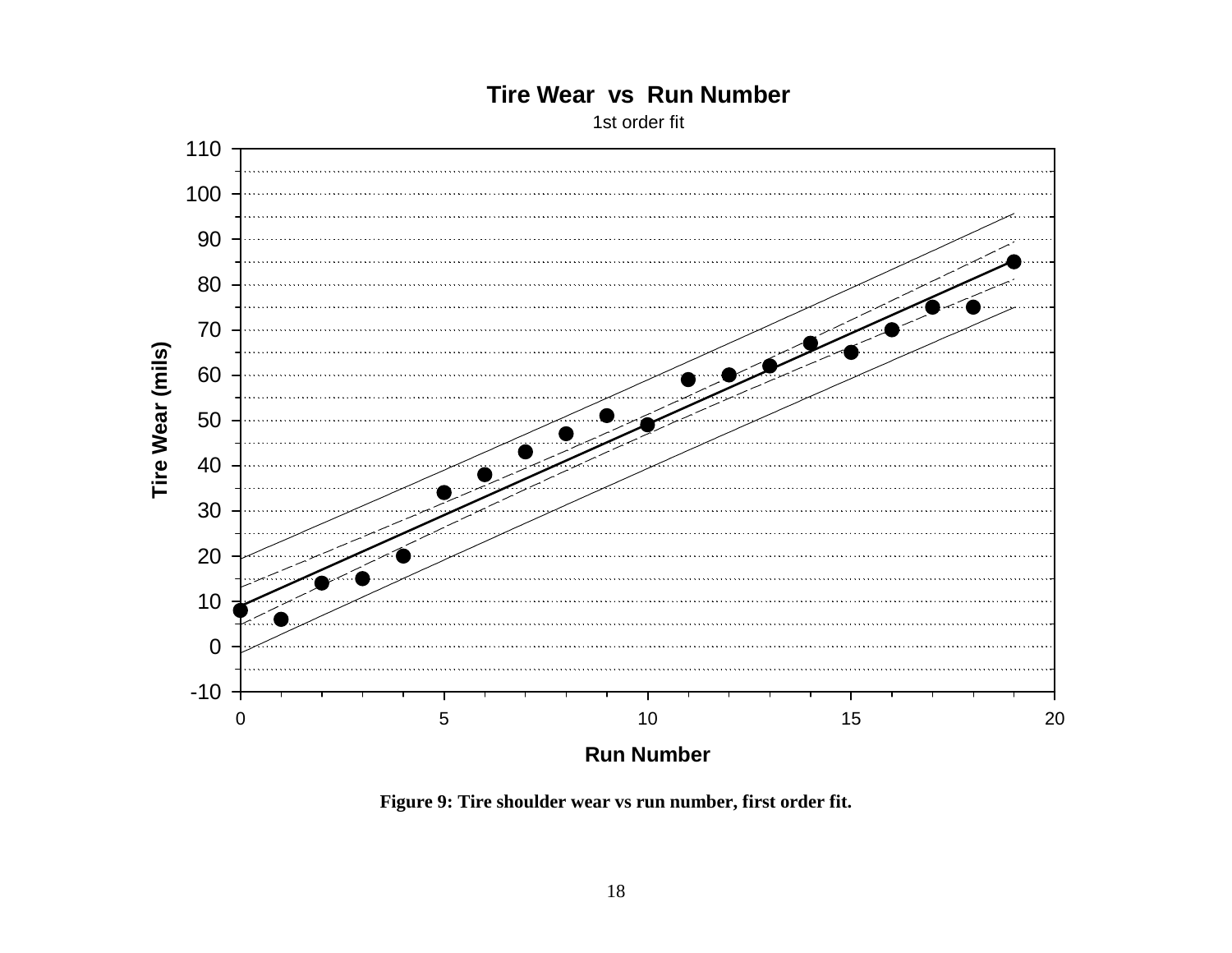

## **Tire Wear vs Run Number**

2nd order fit

**Figure 10: Tire shoulder wear vs run number, second order fit.**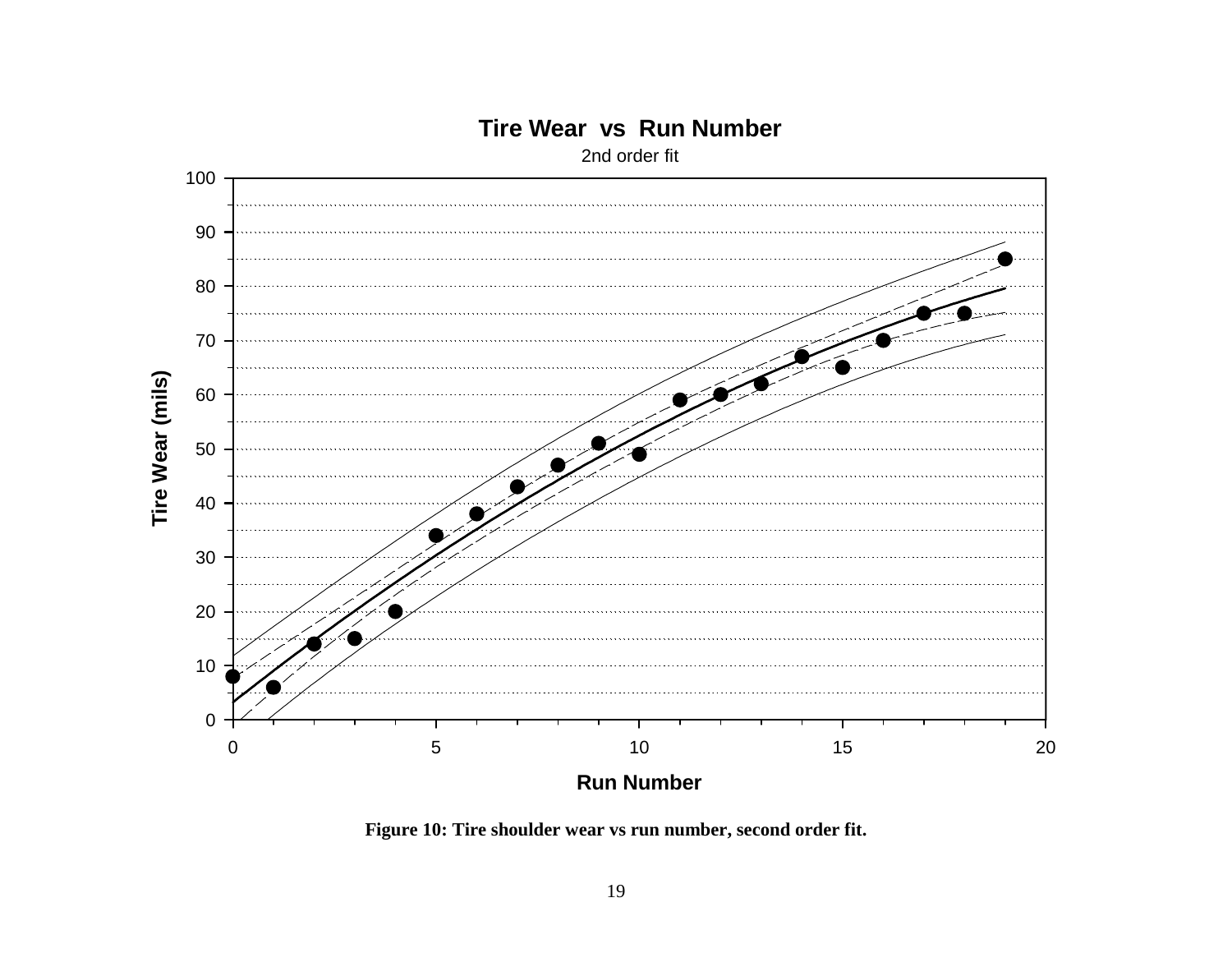

**Figure 11: Detail of right front tire shoulder after test.**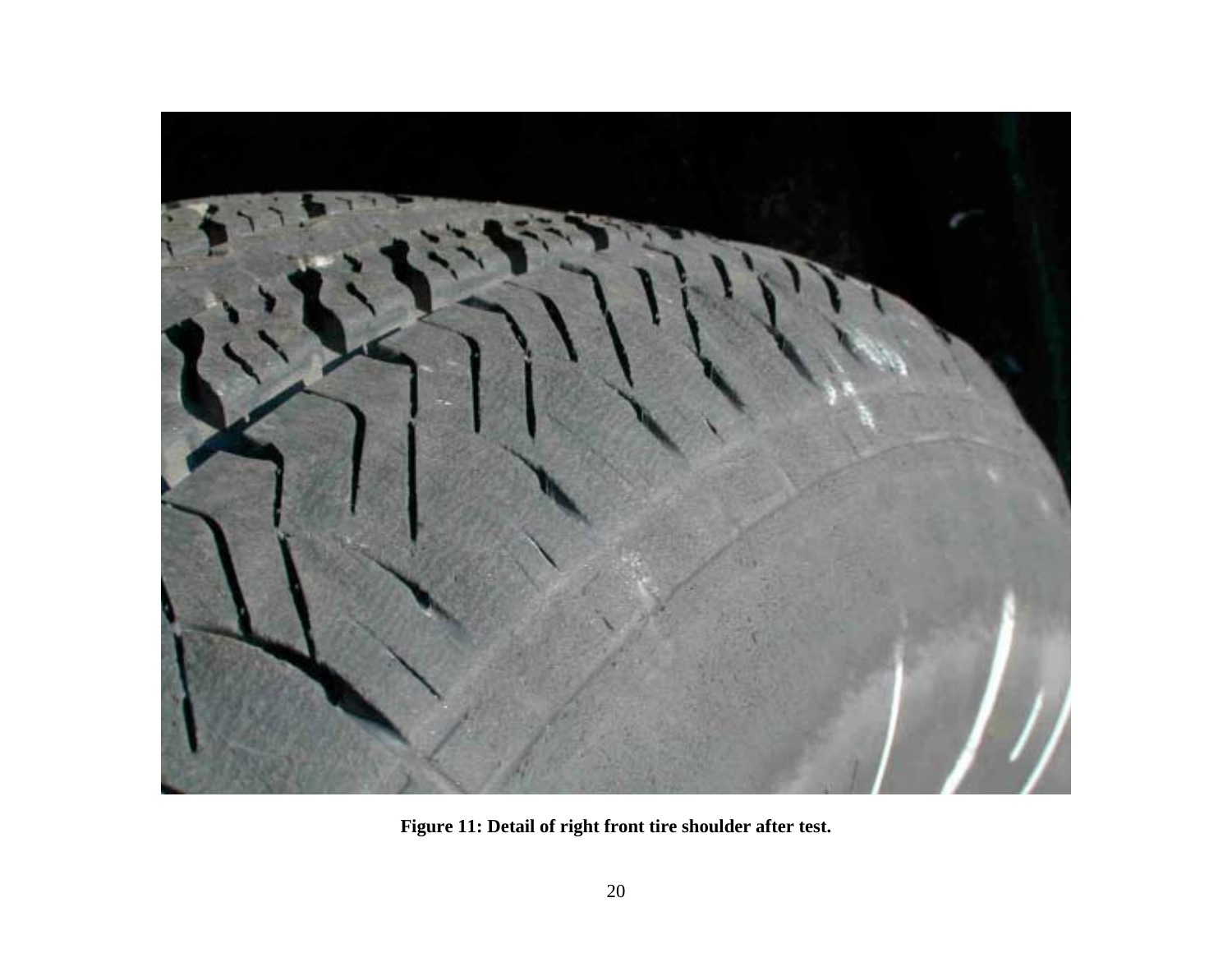

## **Lateral Acceleration vs Run Number**

1st order fit

**Figure 12: Lateral acceleration vs run number, first order fit.**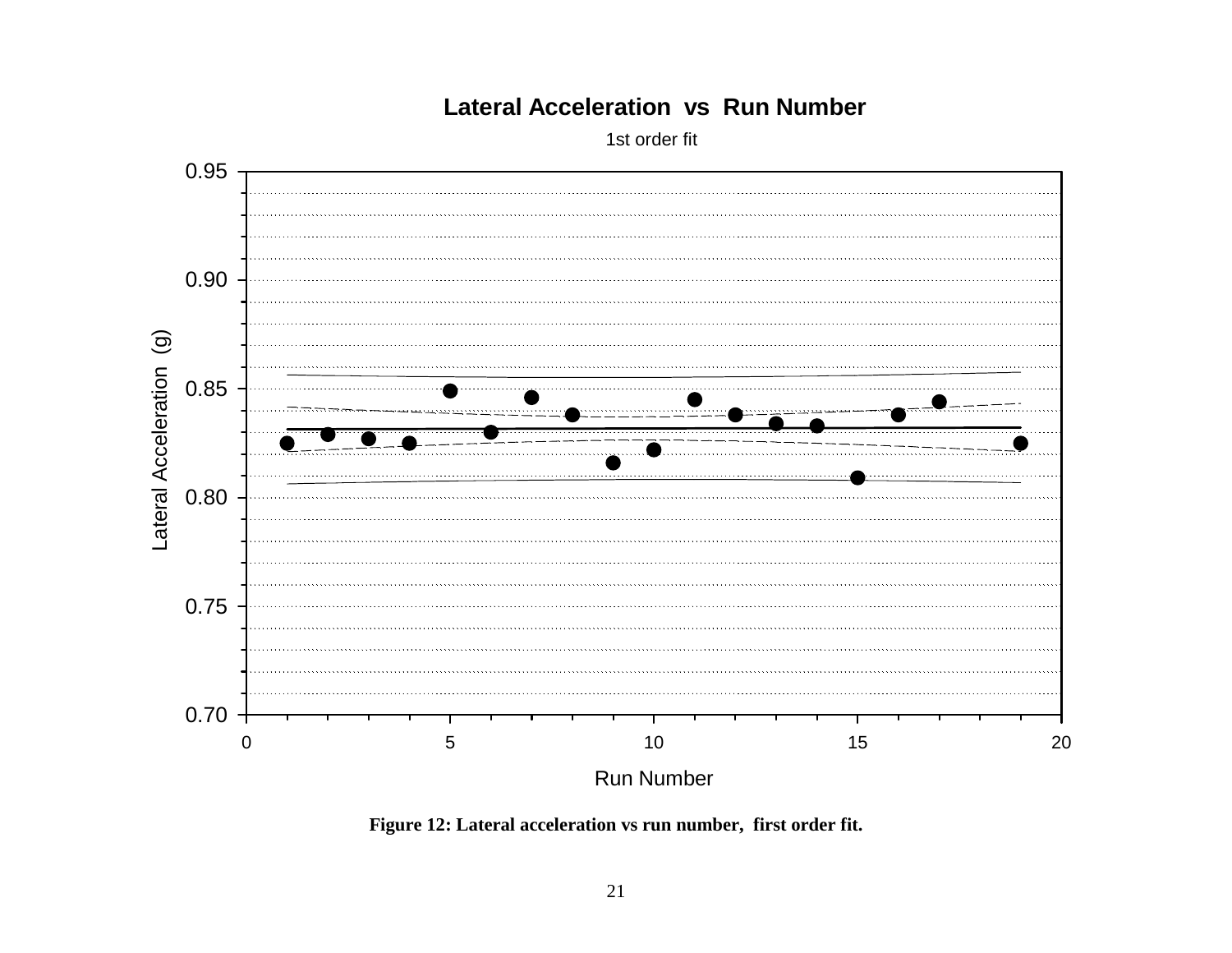

## **Lateral Acceleration vs Run Number**

2nd order fit

**Figure 13: Lateral acceleration vs run number, second order fit.**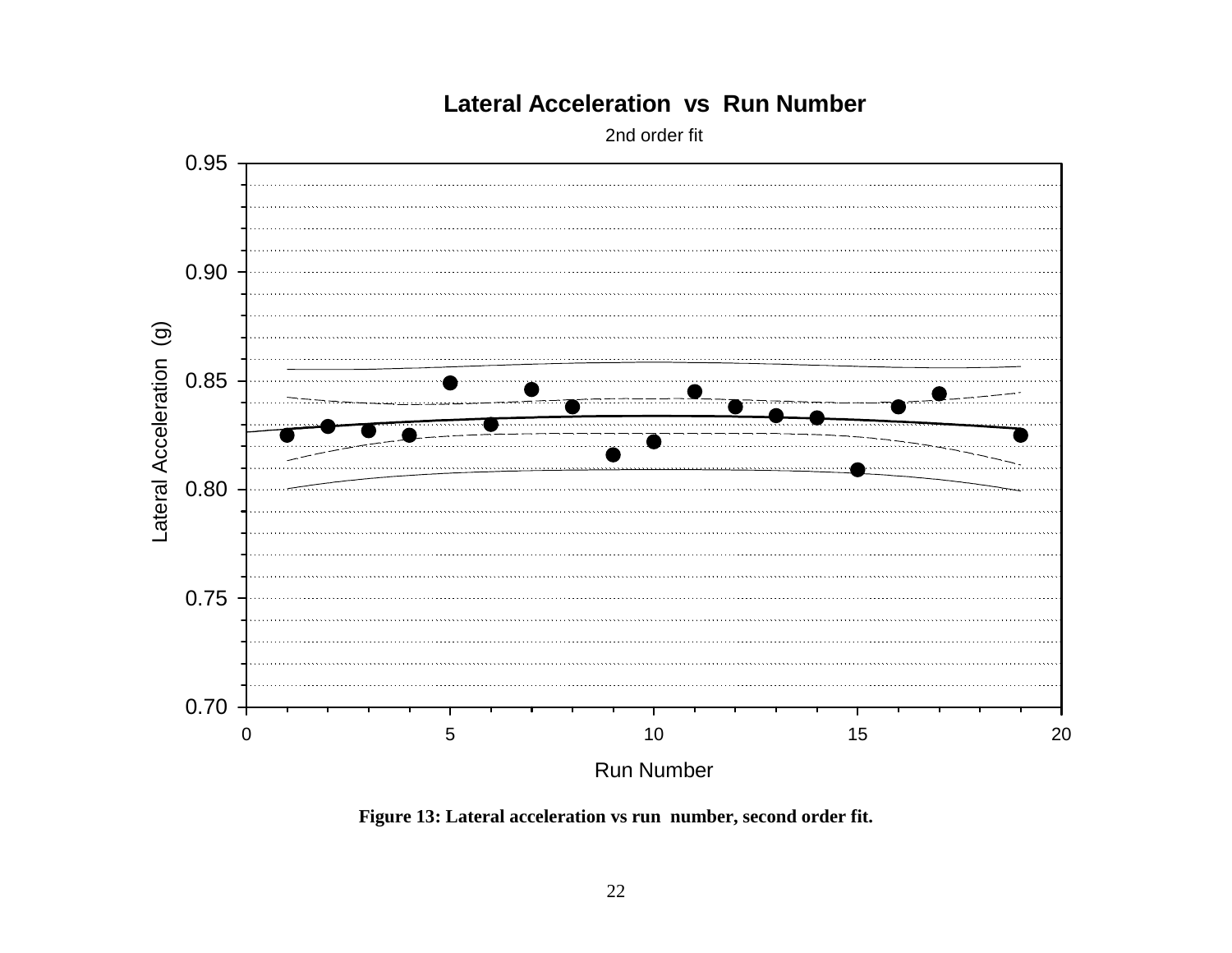

## **Lateral Acceleration vs Tire Wear**

1st order fit

**Figure 14: Lateral acceleration vs shoulder wear, first order fit.**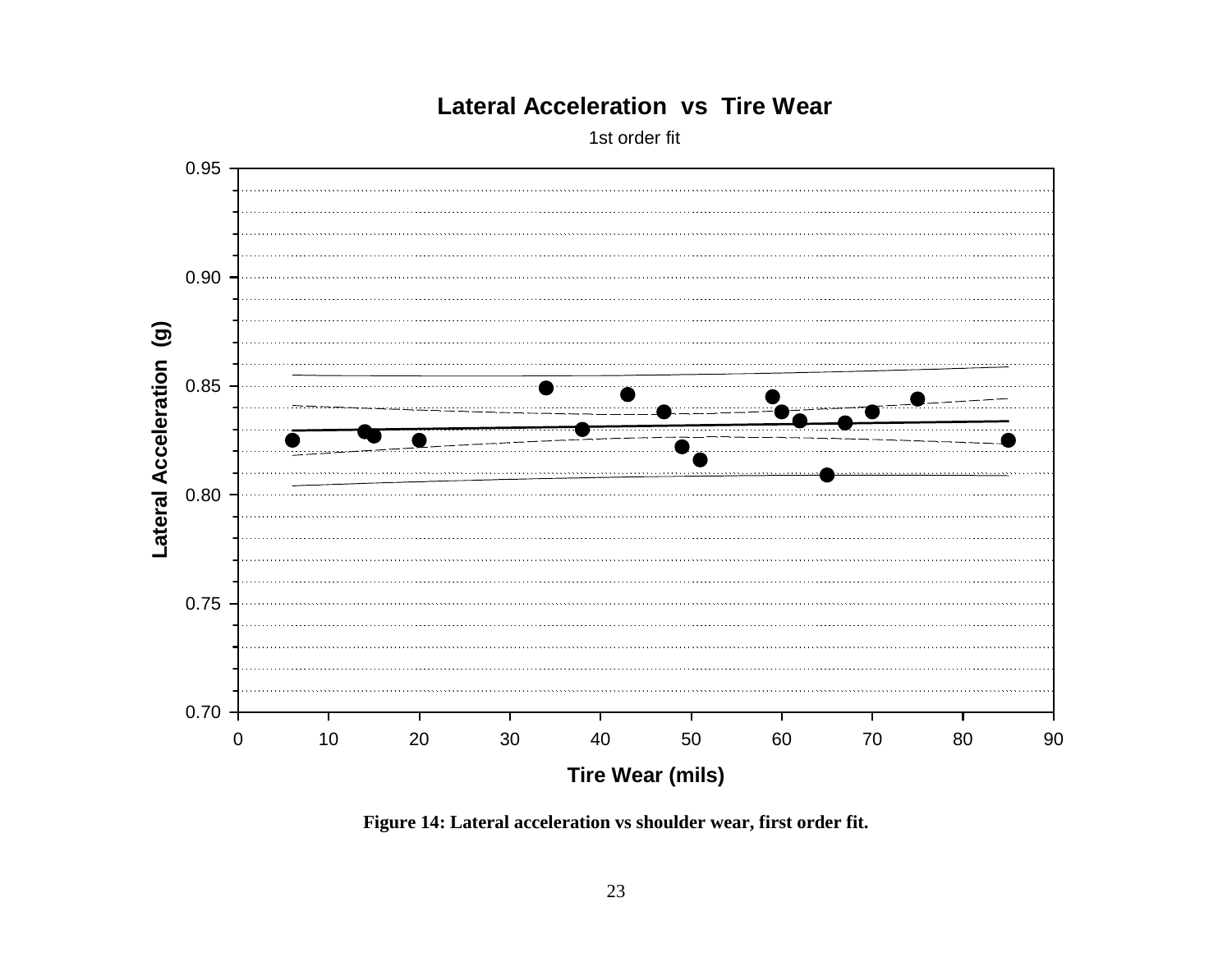

## **Lateral Acceleration vs Tire Wear**

2nd order fit

**Figure 15: Lateral acceleration vs shoulder wear, second order fit.**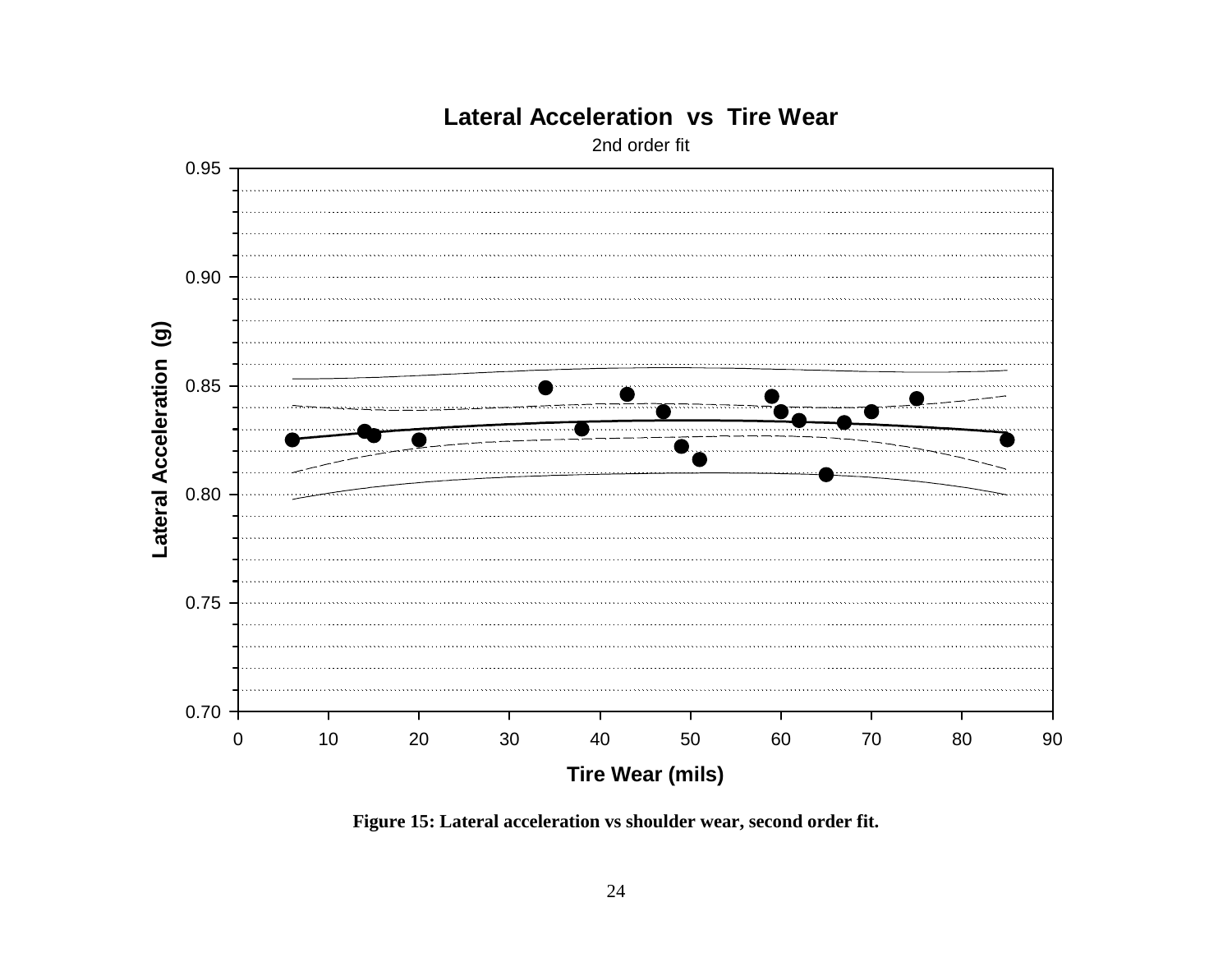

## **Tire Lateral Deflection vs Run Number**

1st order fit

**Figure 16: Tire lateral deflection vs run number, first order fit.**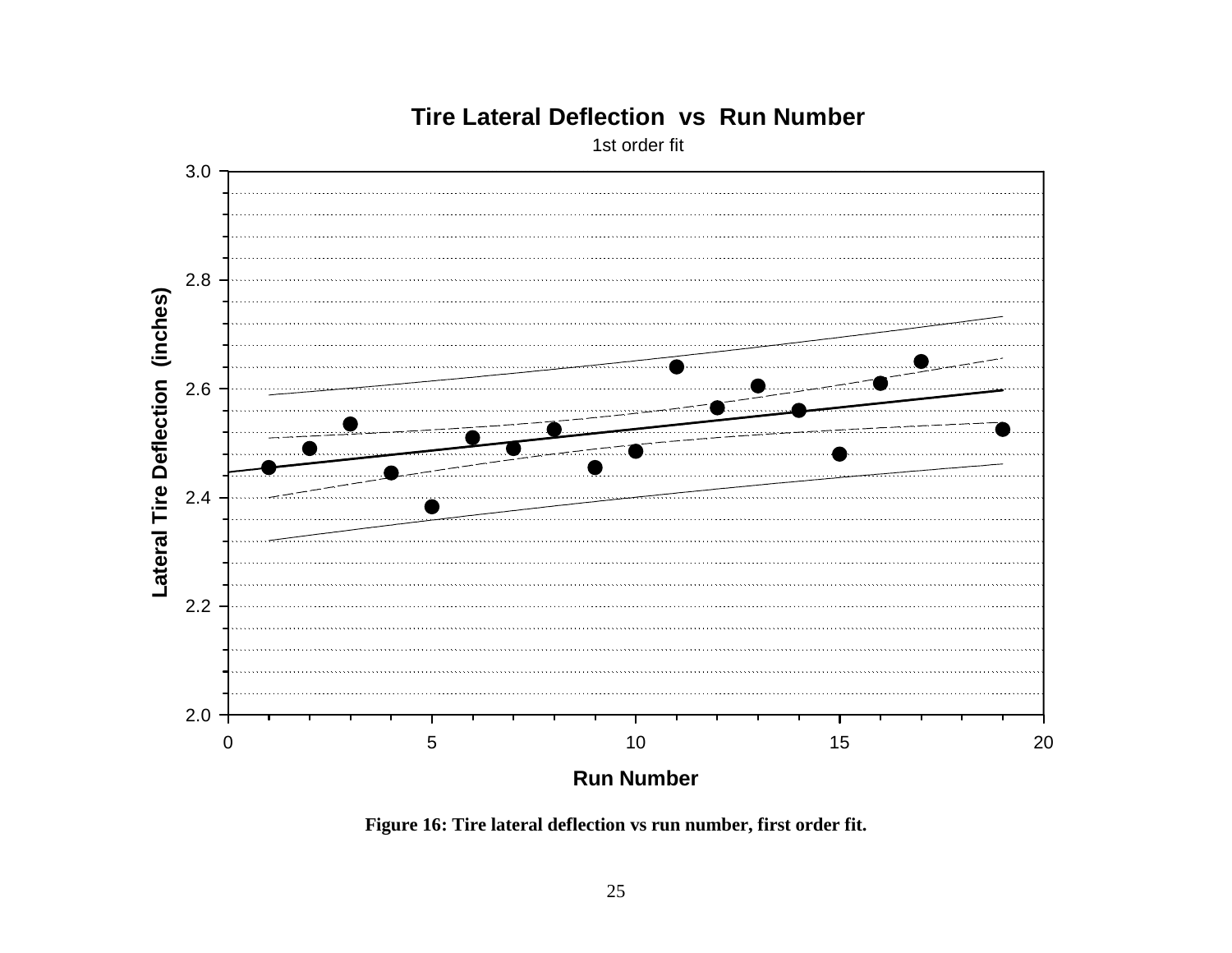

## **Tire Lateral Deflection vs Run Number**

2nd order fit

**Figure 17: Tire lateral deflection vs run number, second order fit.**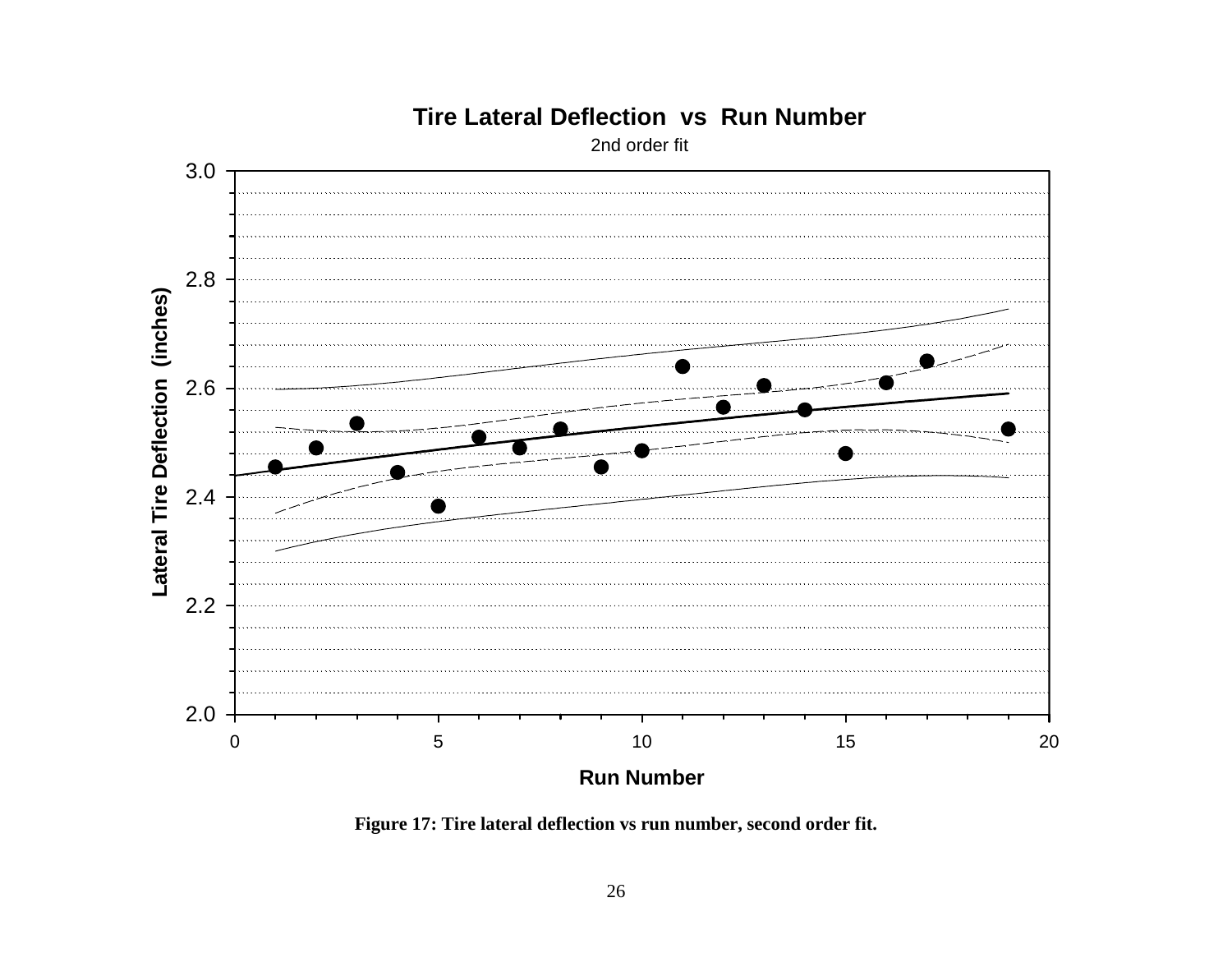

## **Tire Shoulder Temperature vs Run Number**

**Figure 18: Tire shoulder temperature vs run number.**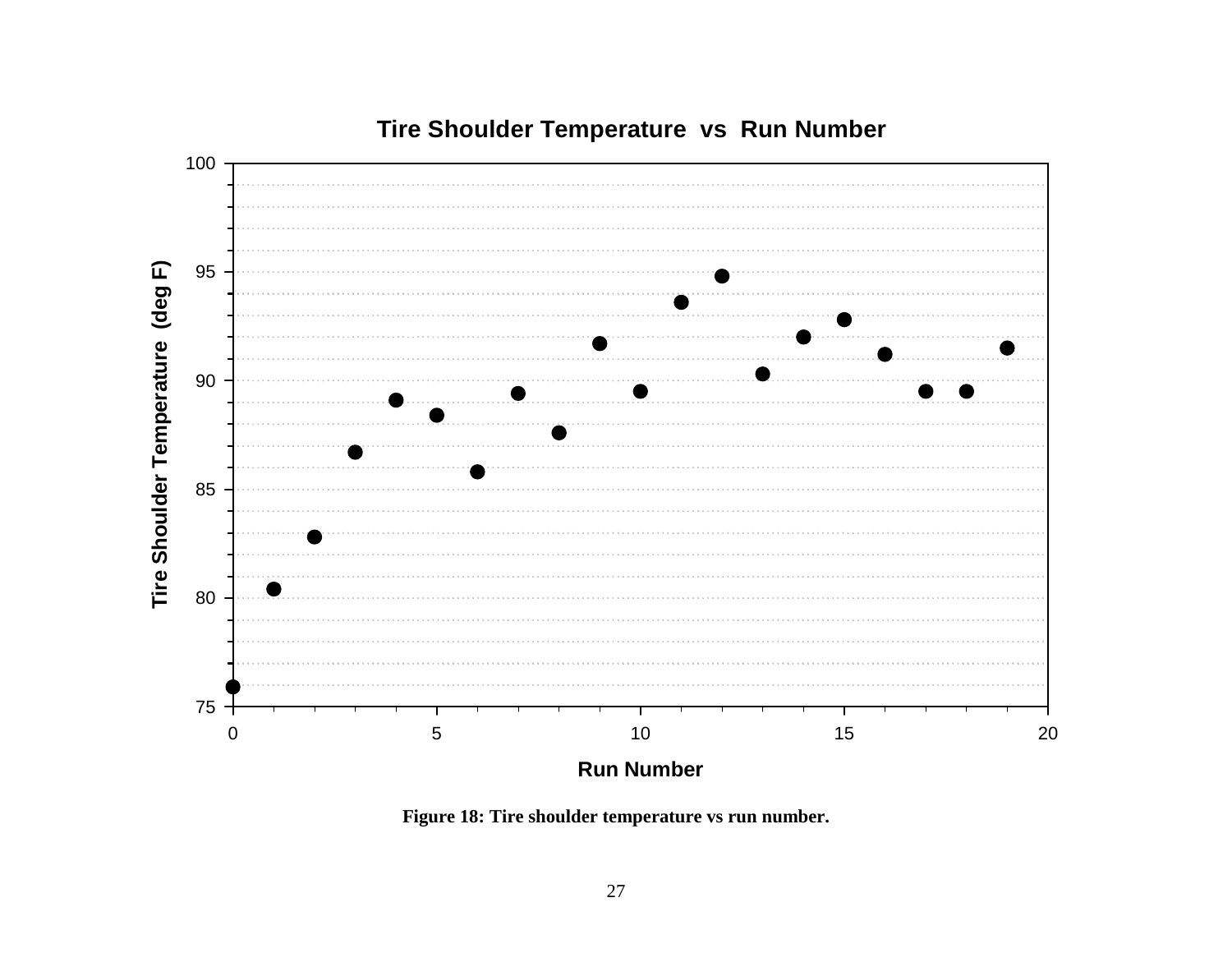

## **Lateral Acceleration vs Tire Shoulder Temperature**

1st order fit

**Figure 19: Lateral acceleration vs tire shoulder temperature, first order fit.**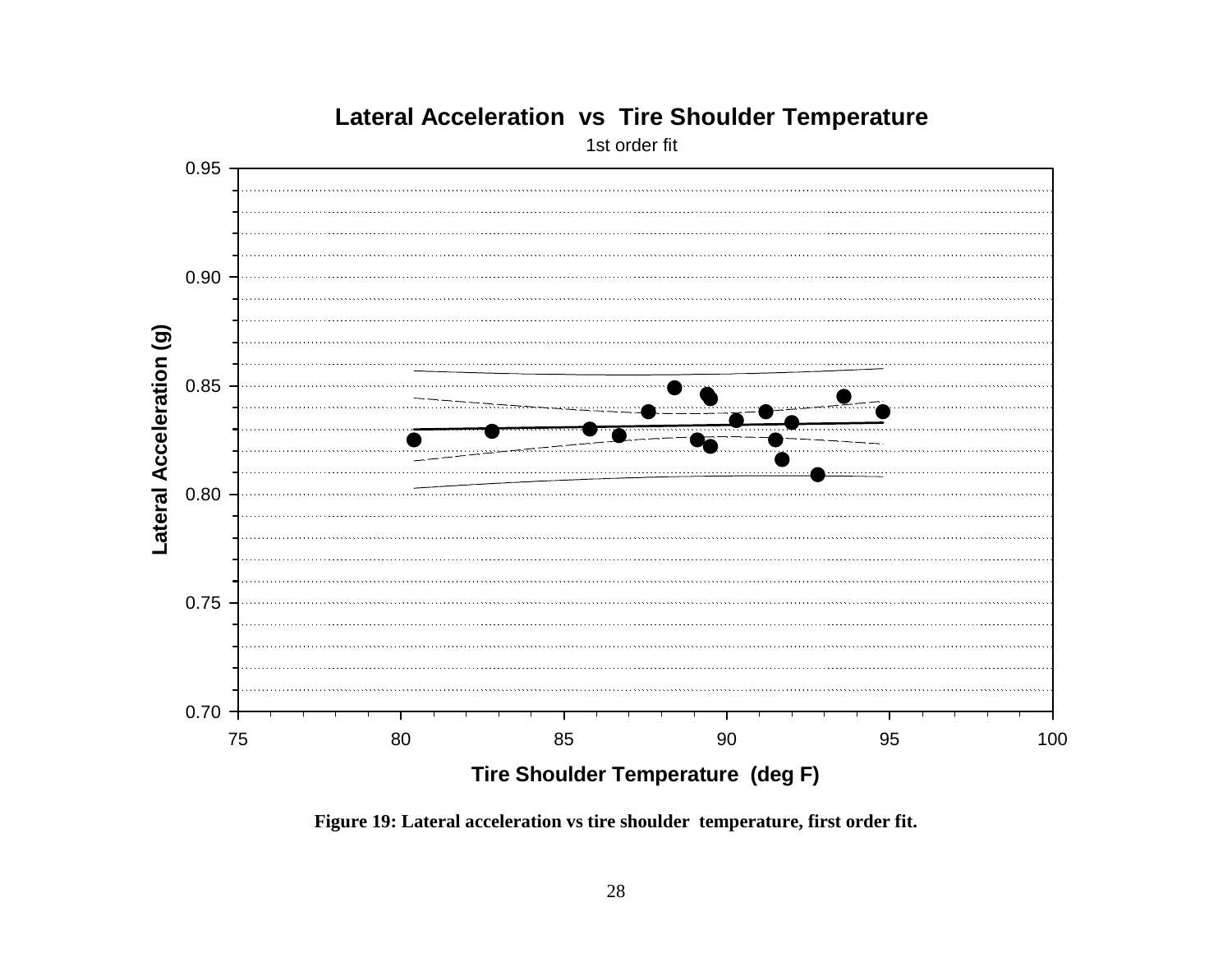

## **Lateral Acceleration vs Tire Shoulder Temperature**

2nd order fit

**Figure 20: Lateral acceleration vs tire shoulder temperature, second order fit.**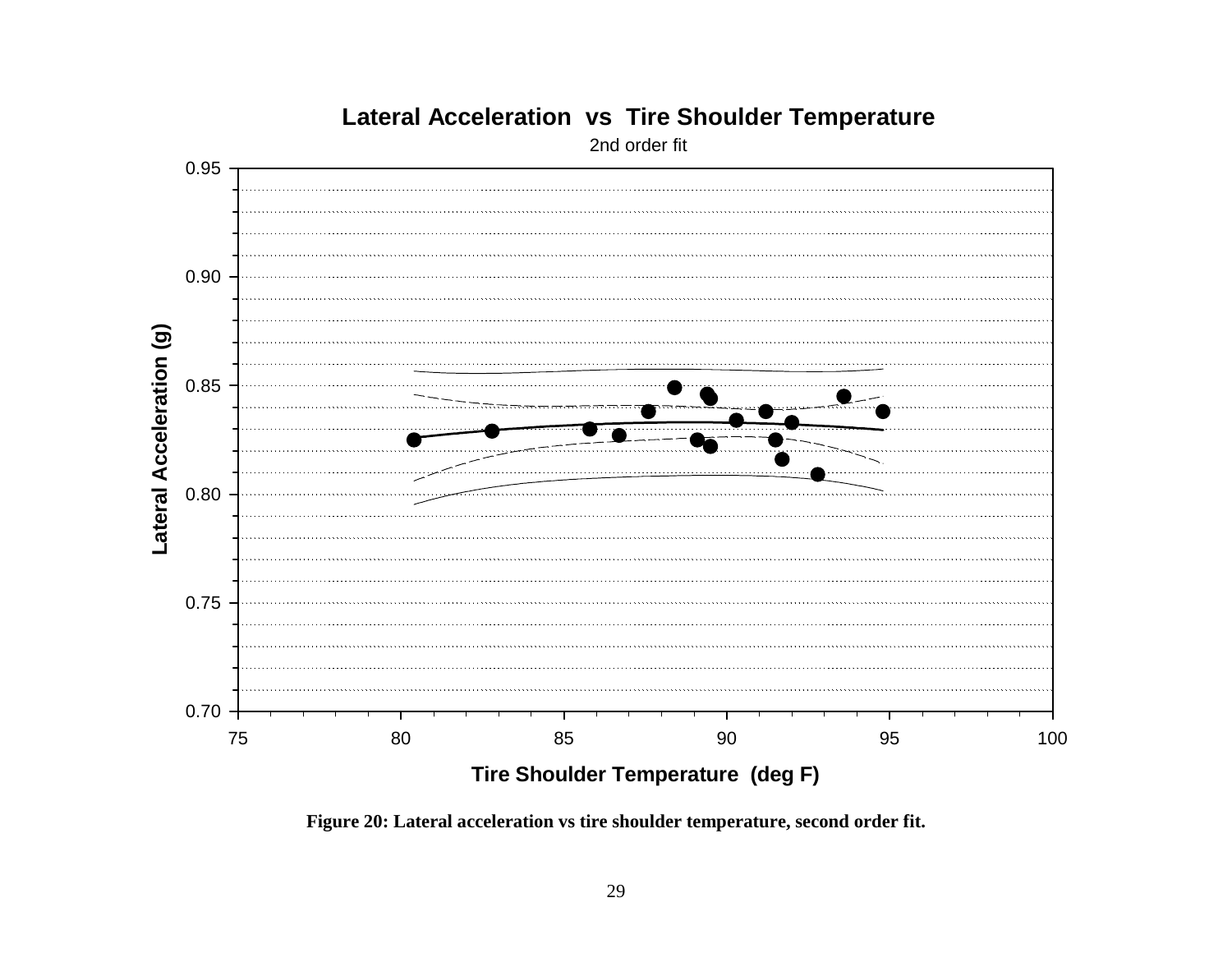

## **Lateral Acceleration vs Steer Pause**

1st order fit

**Figure 21: Lateral acceleration vs steer pause, first order fit.**